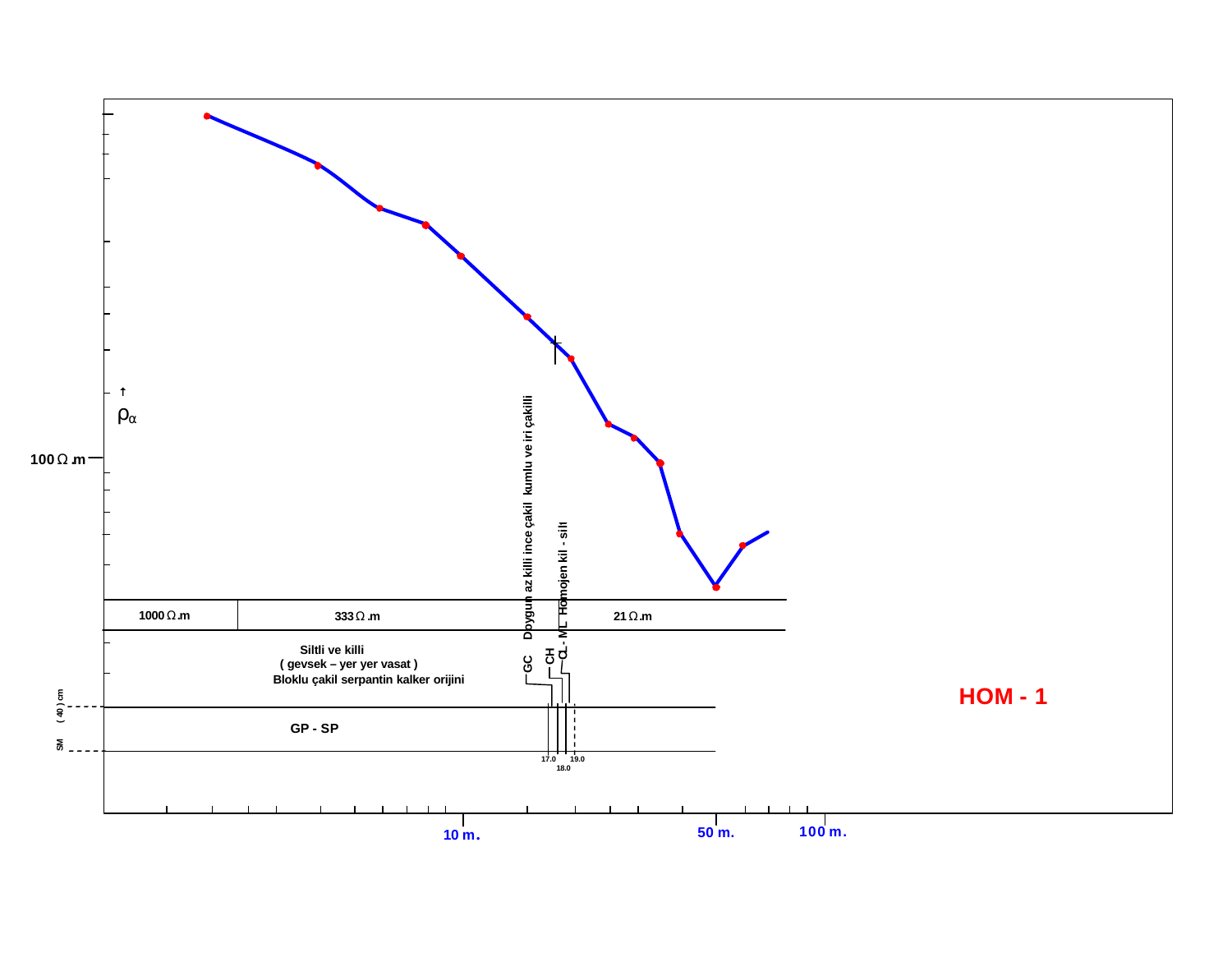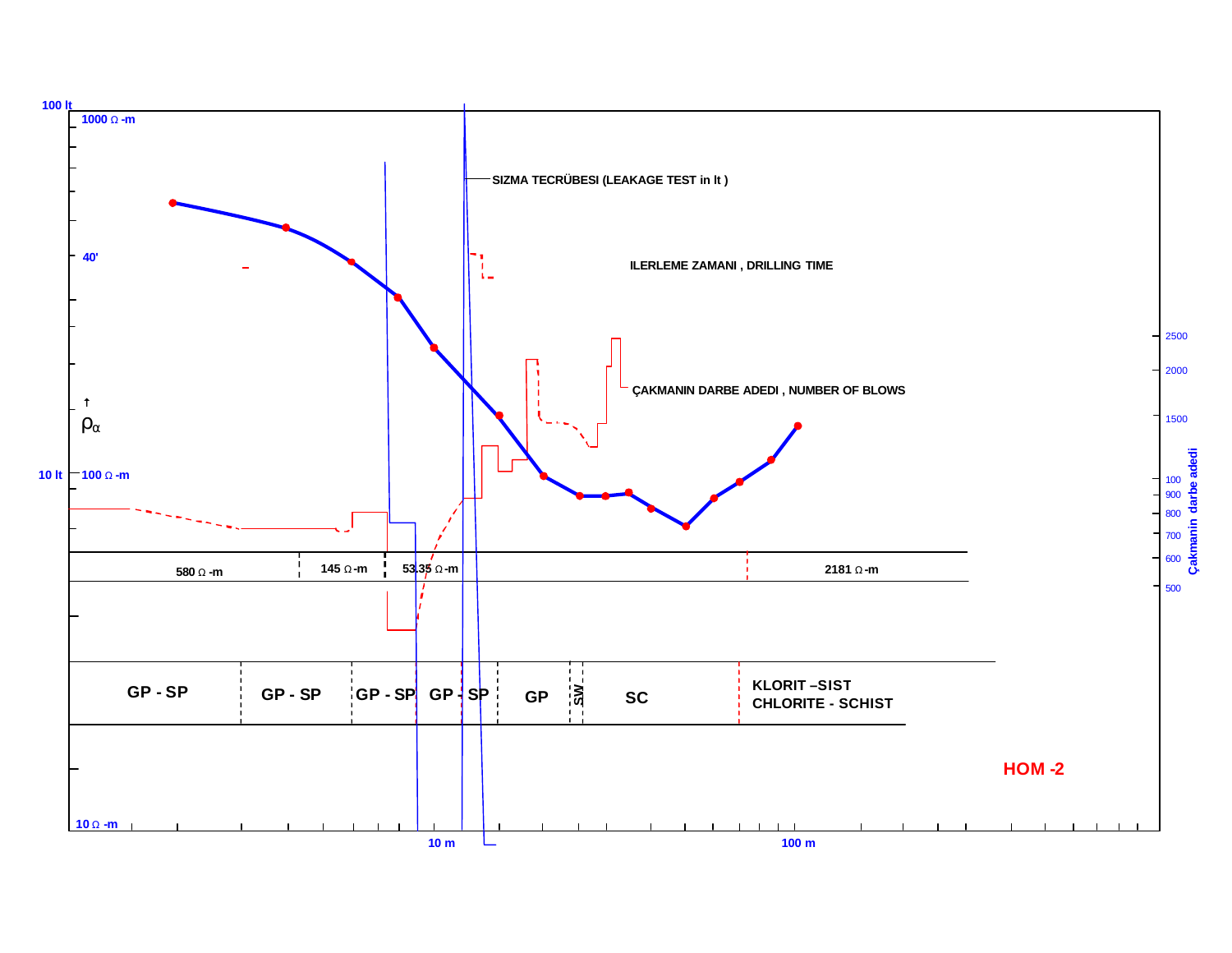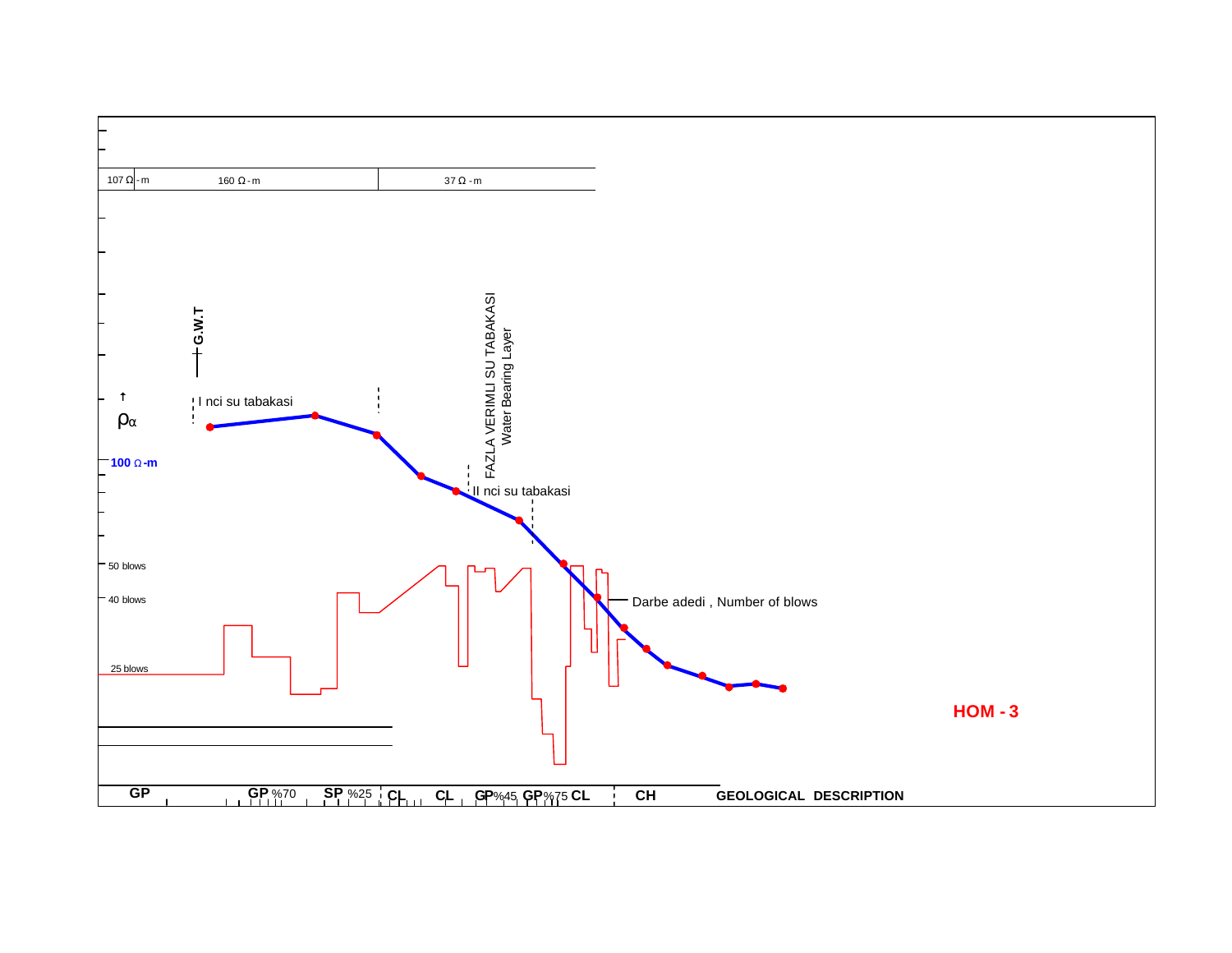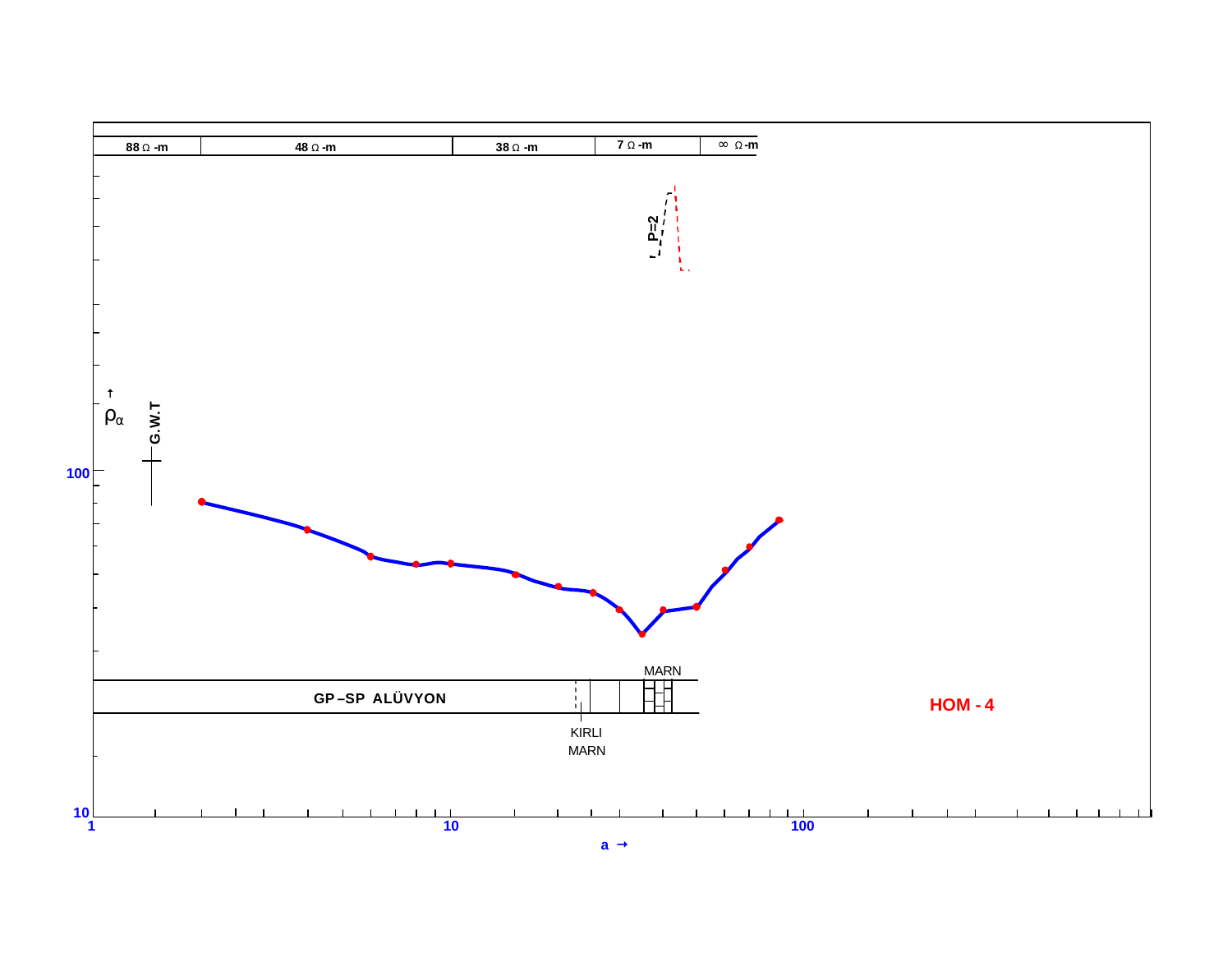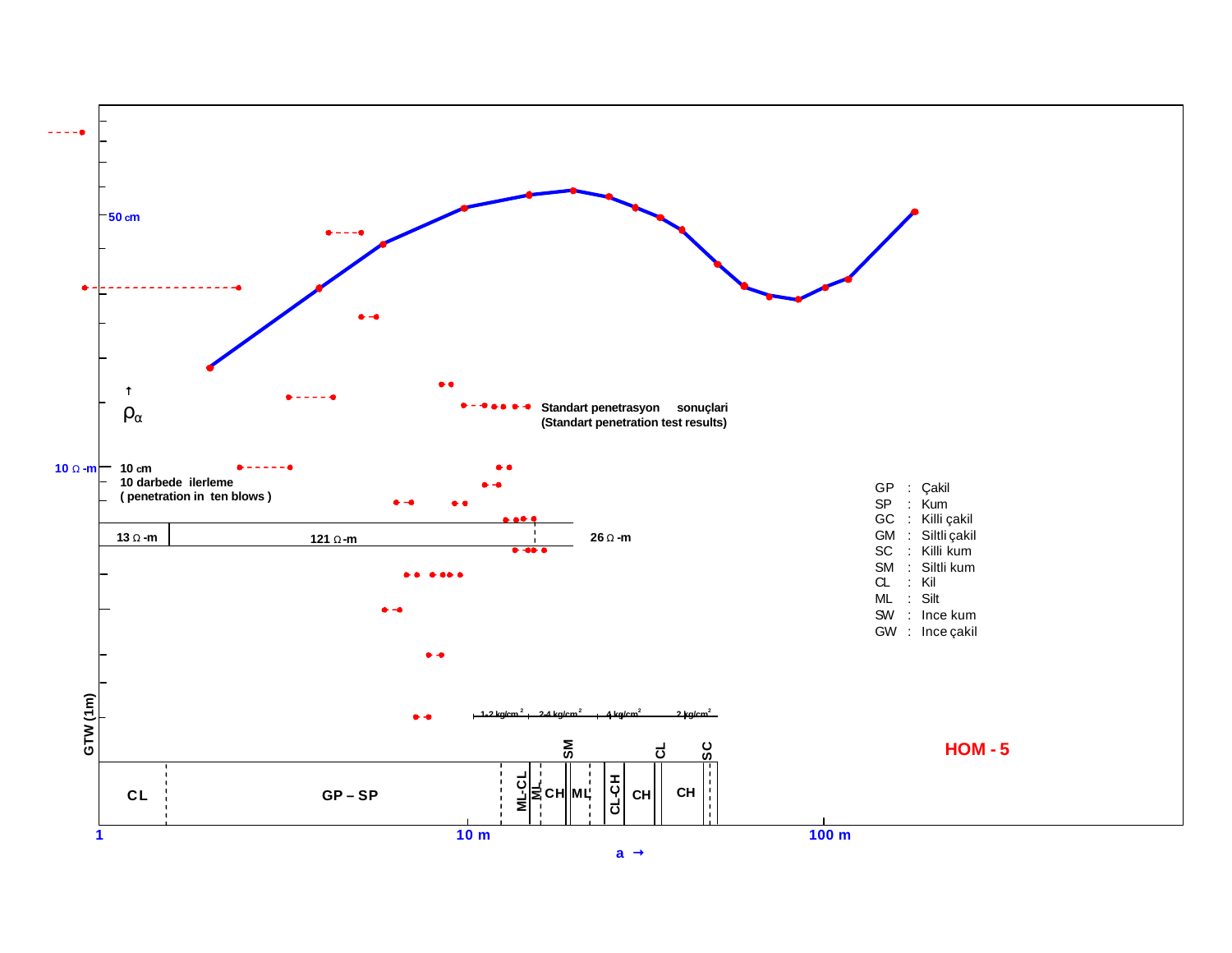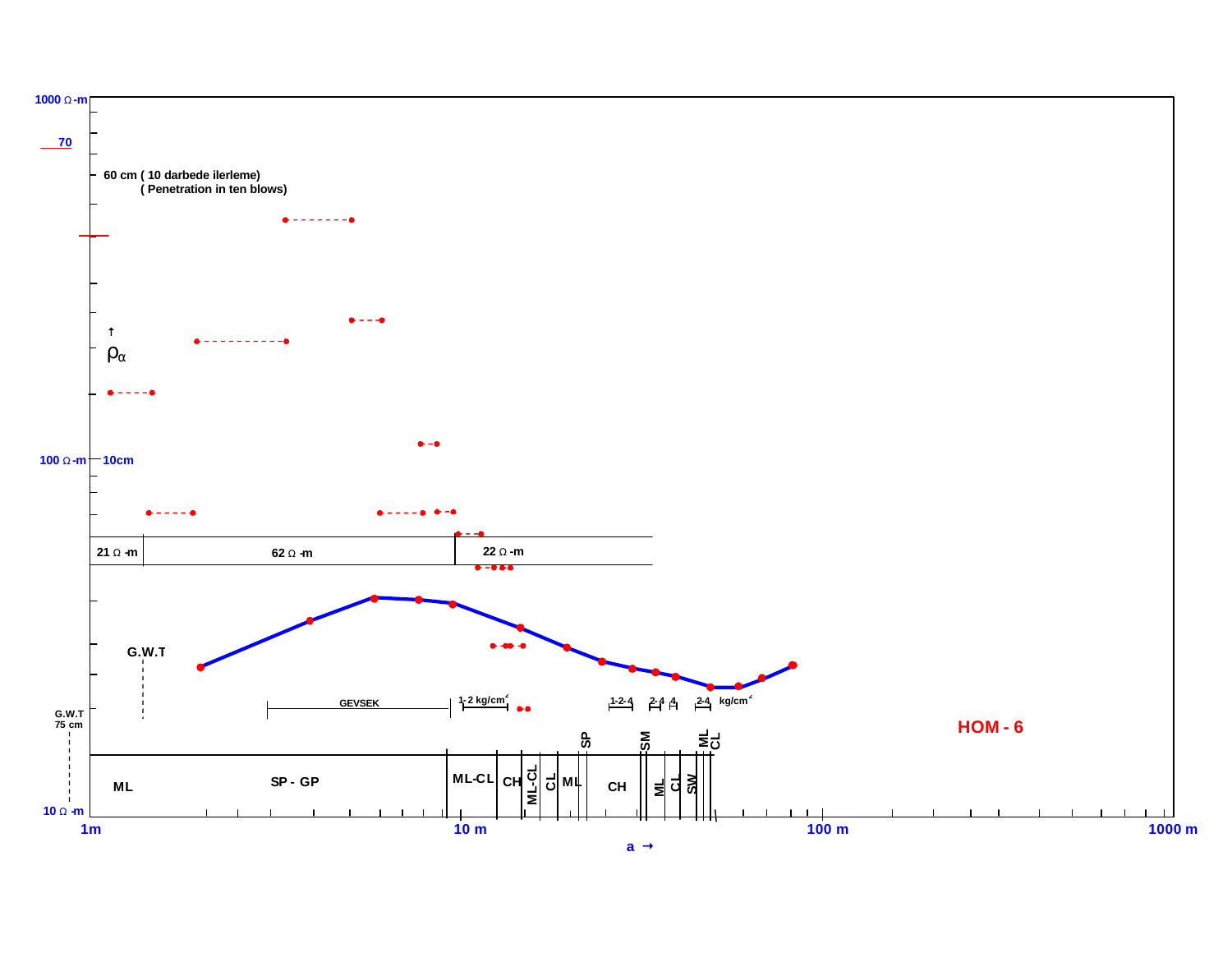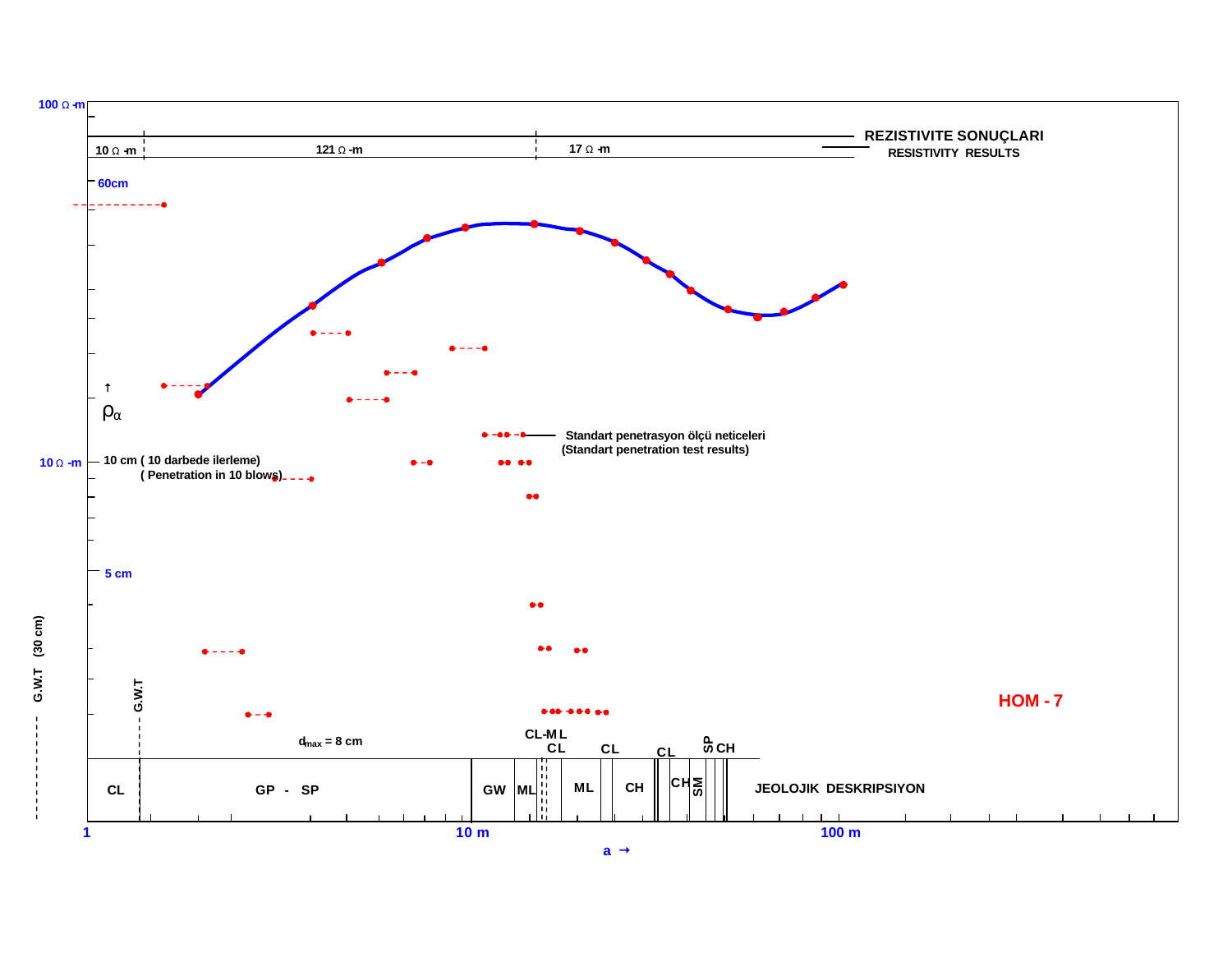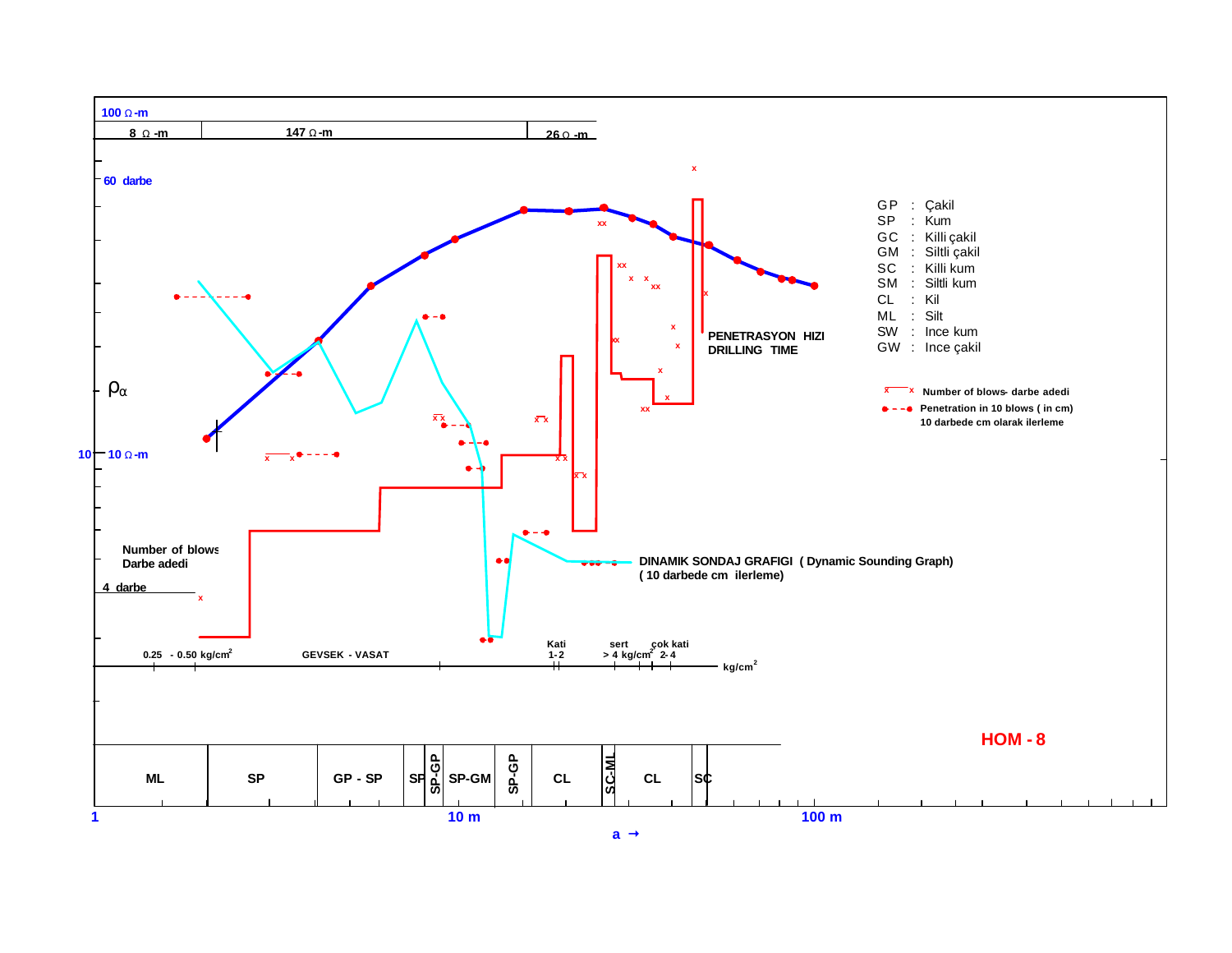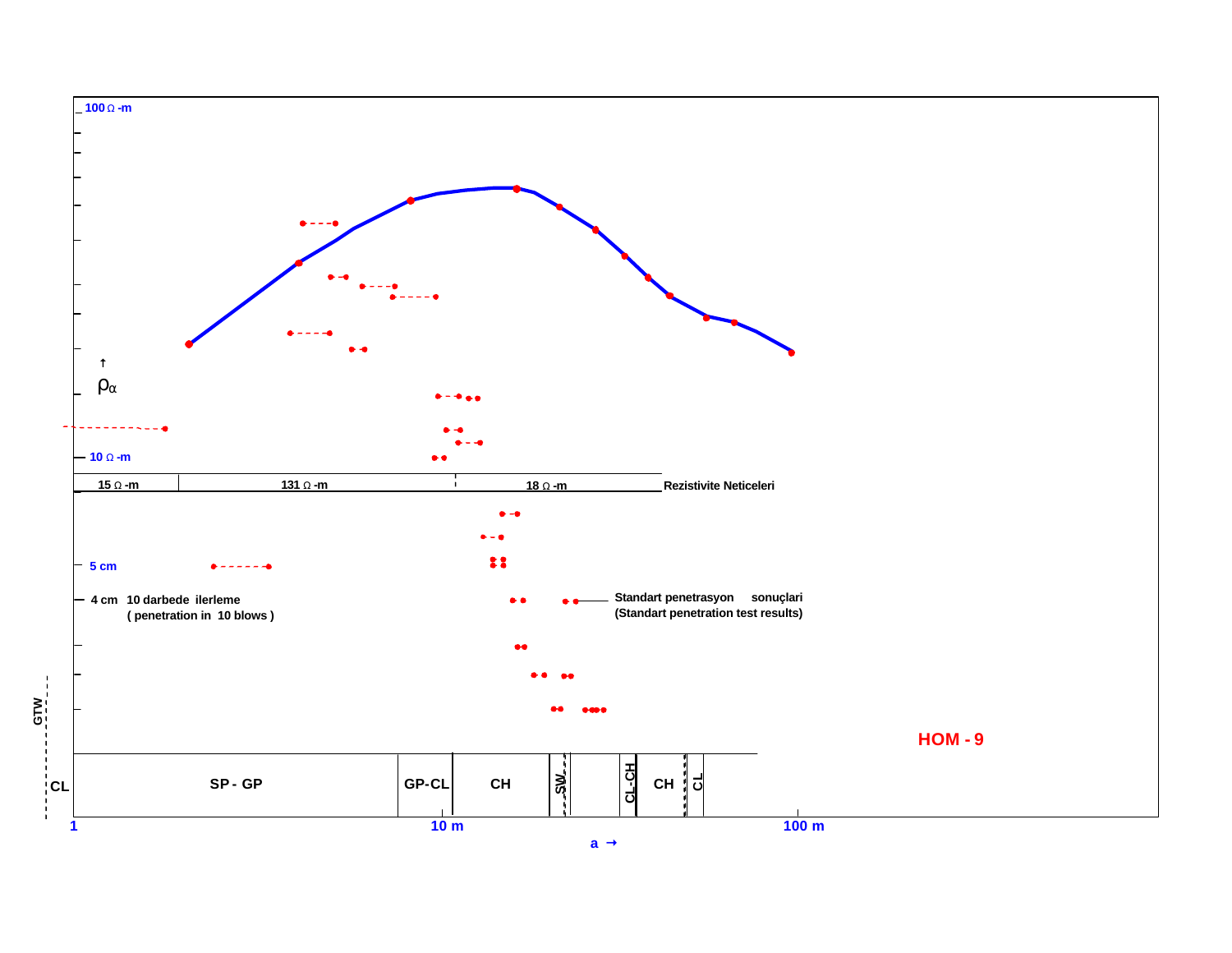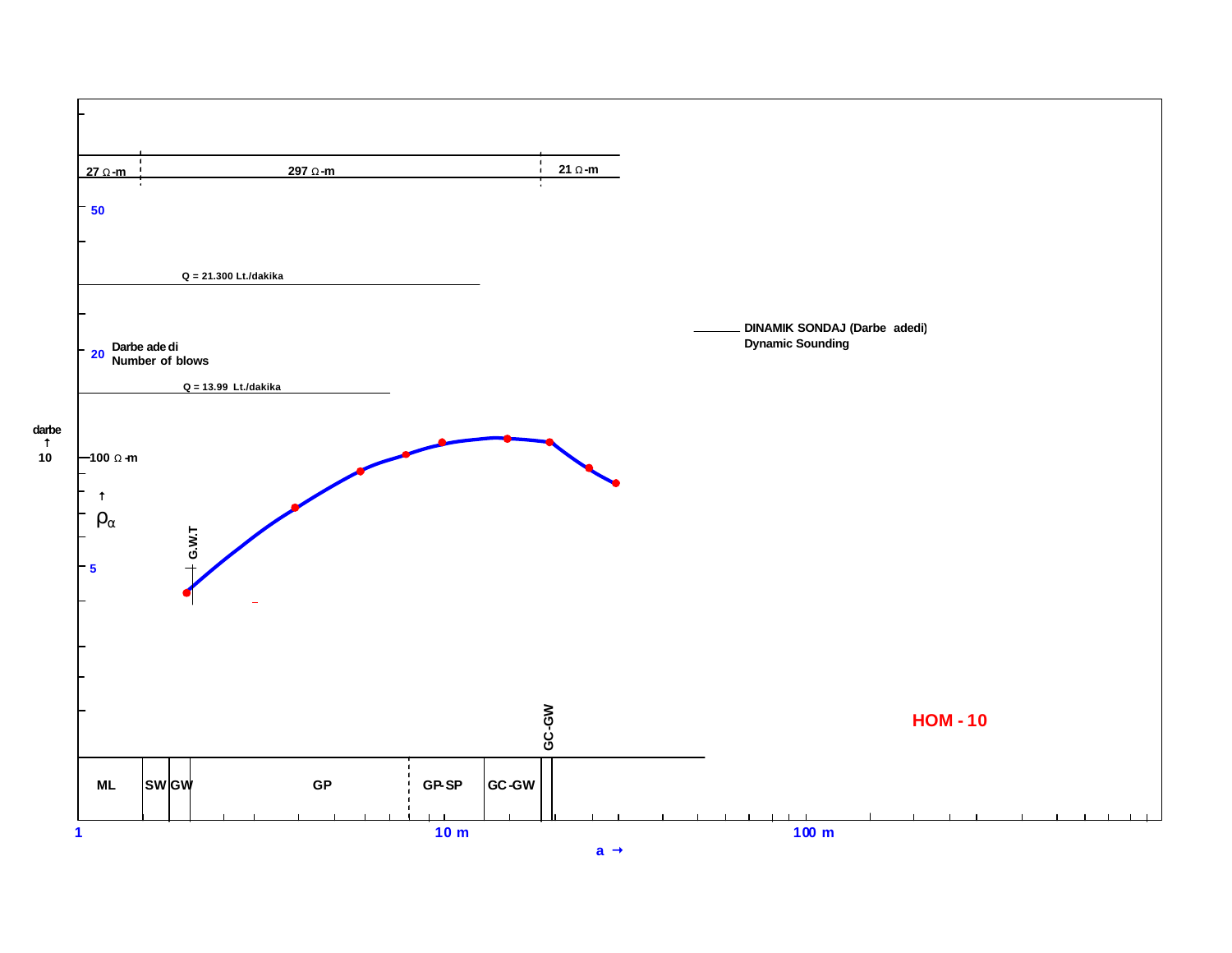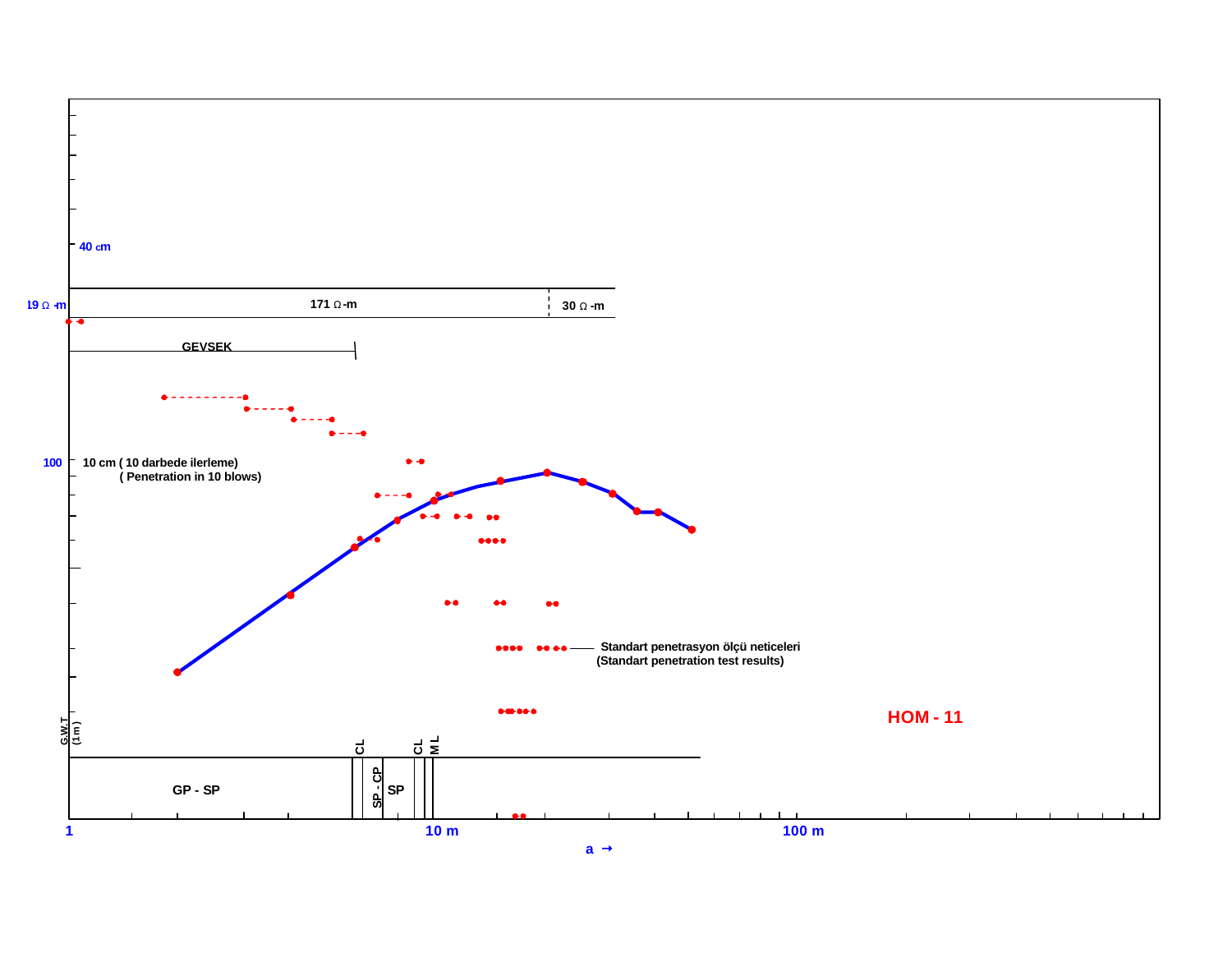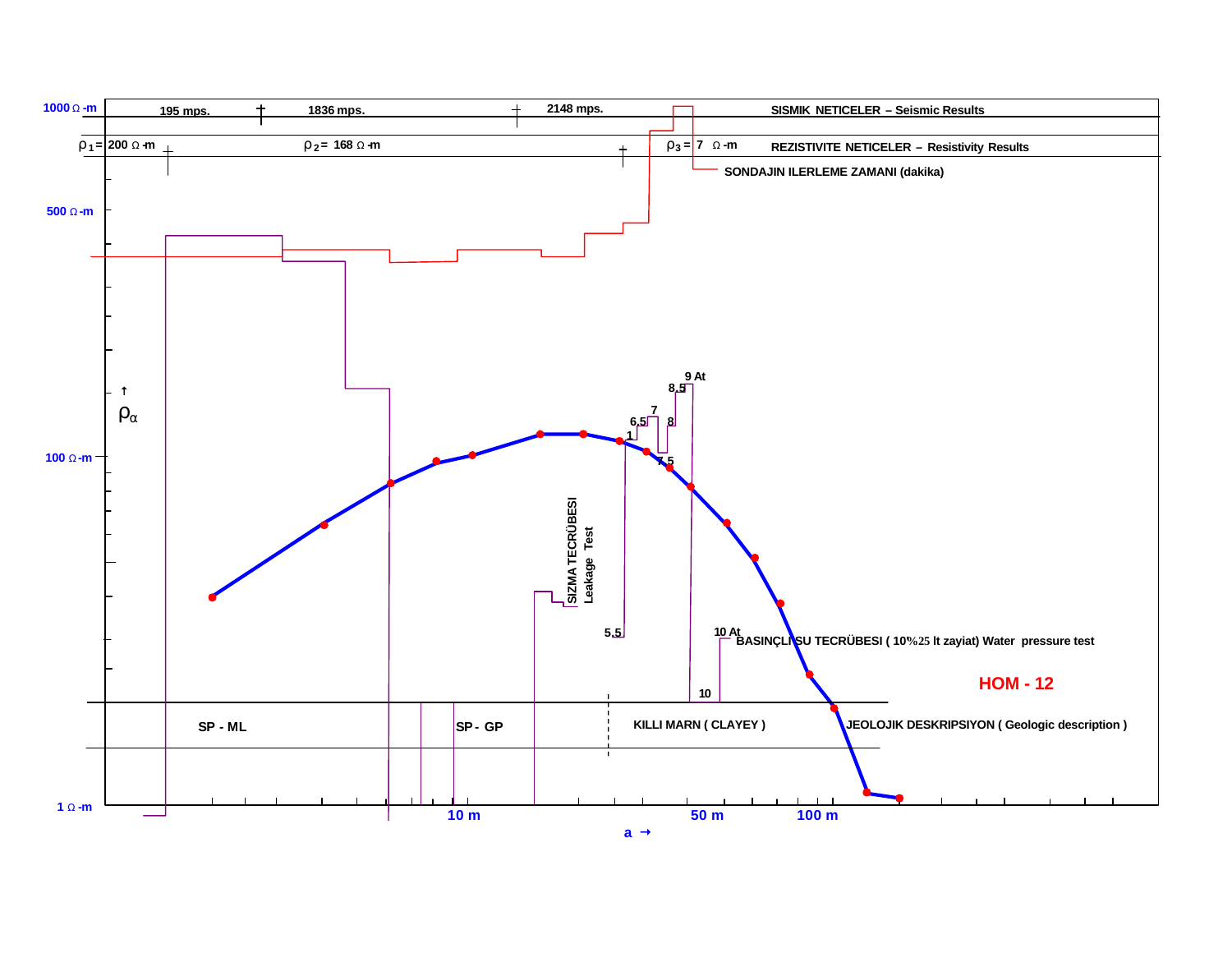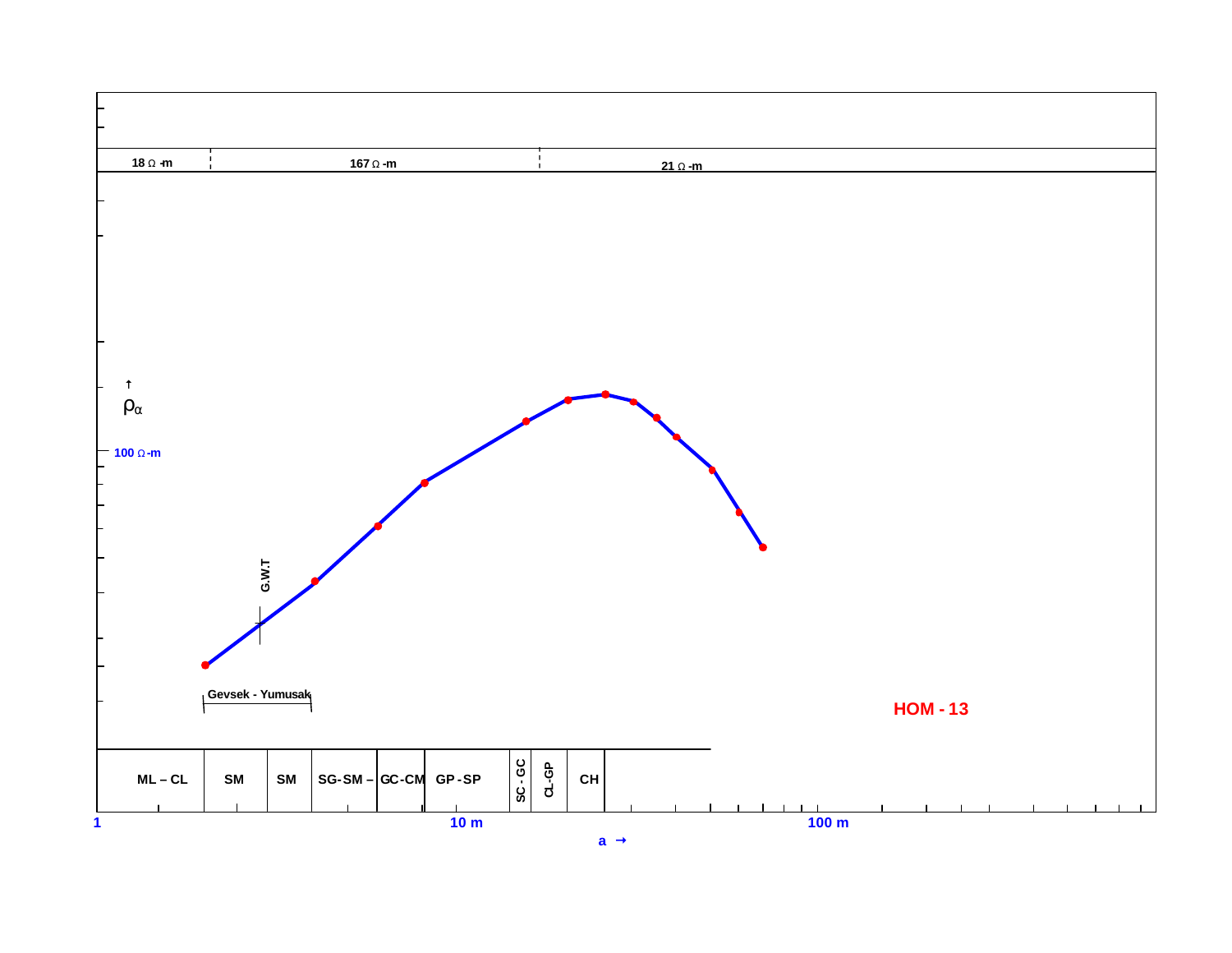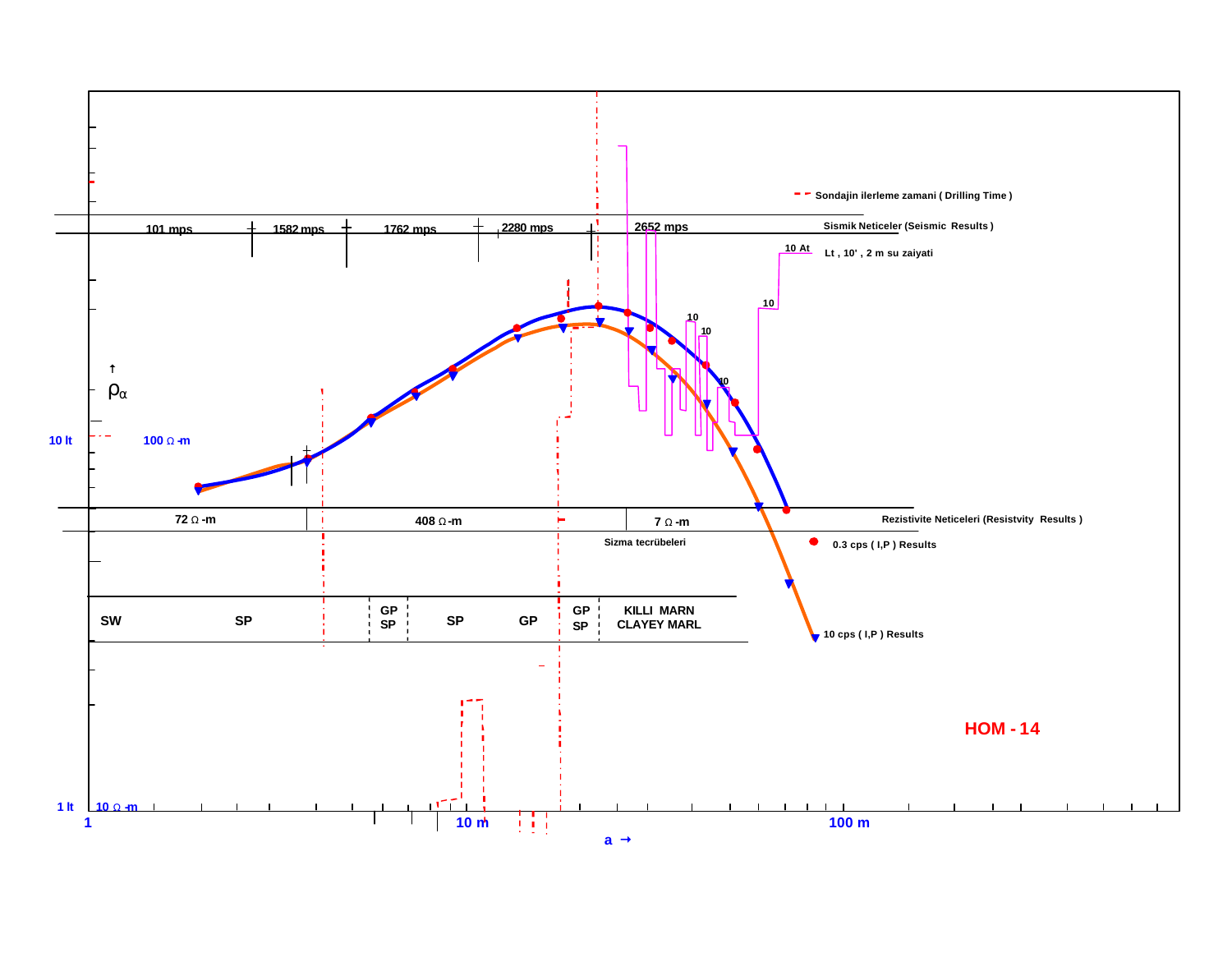![](_page_14_Figure_0.jpeg)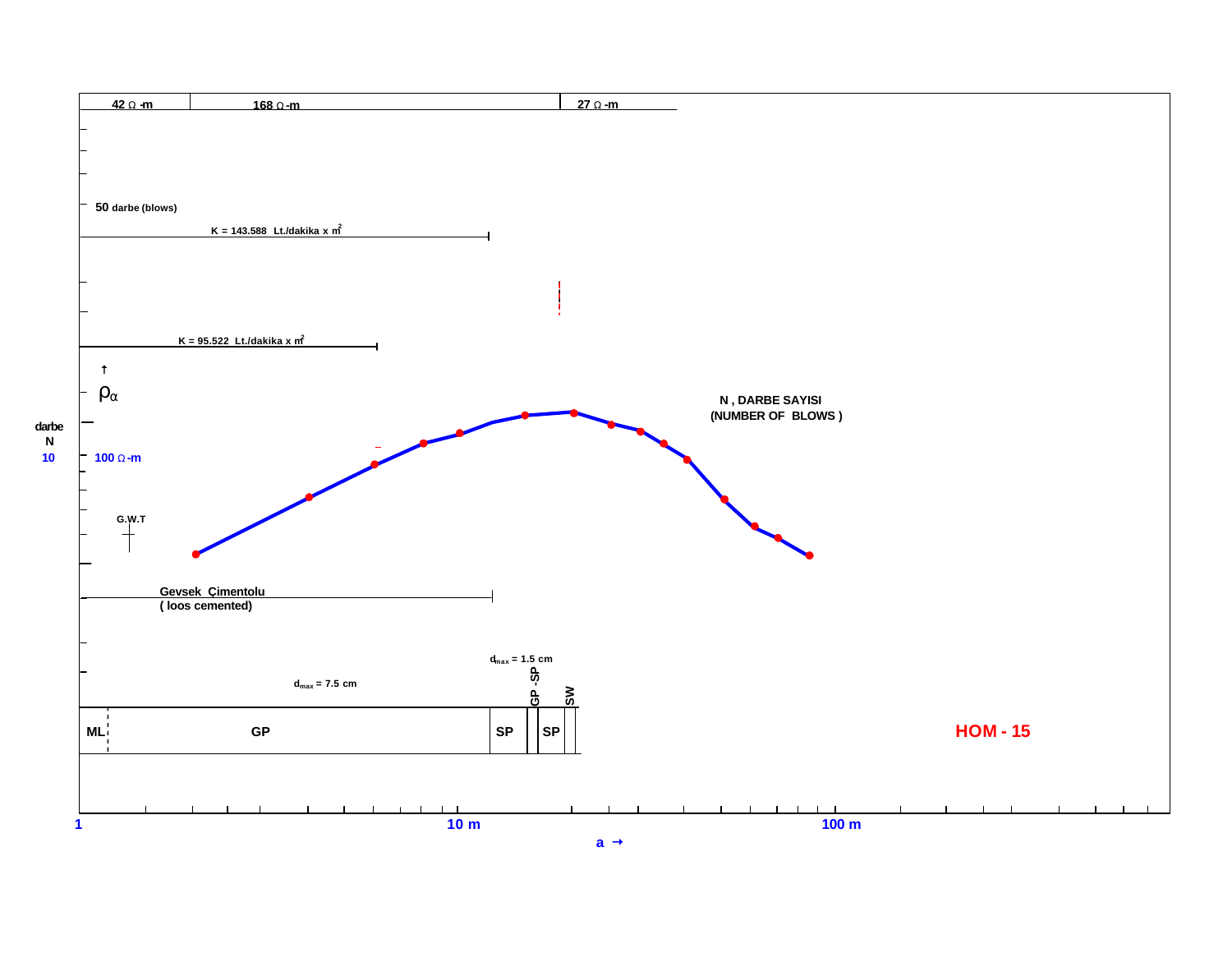![](_page_15_Figure_0.jpeg)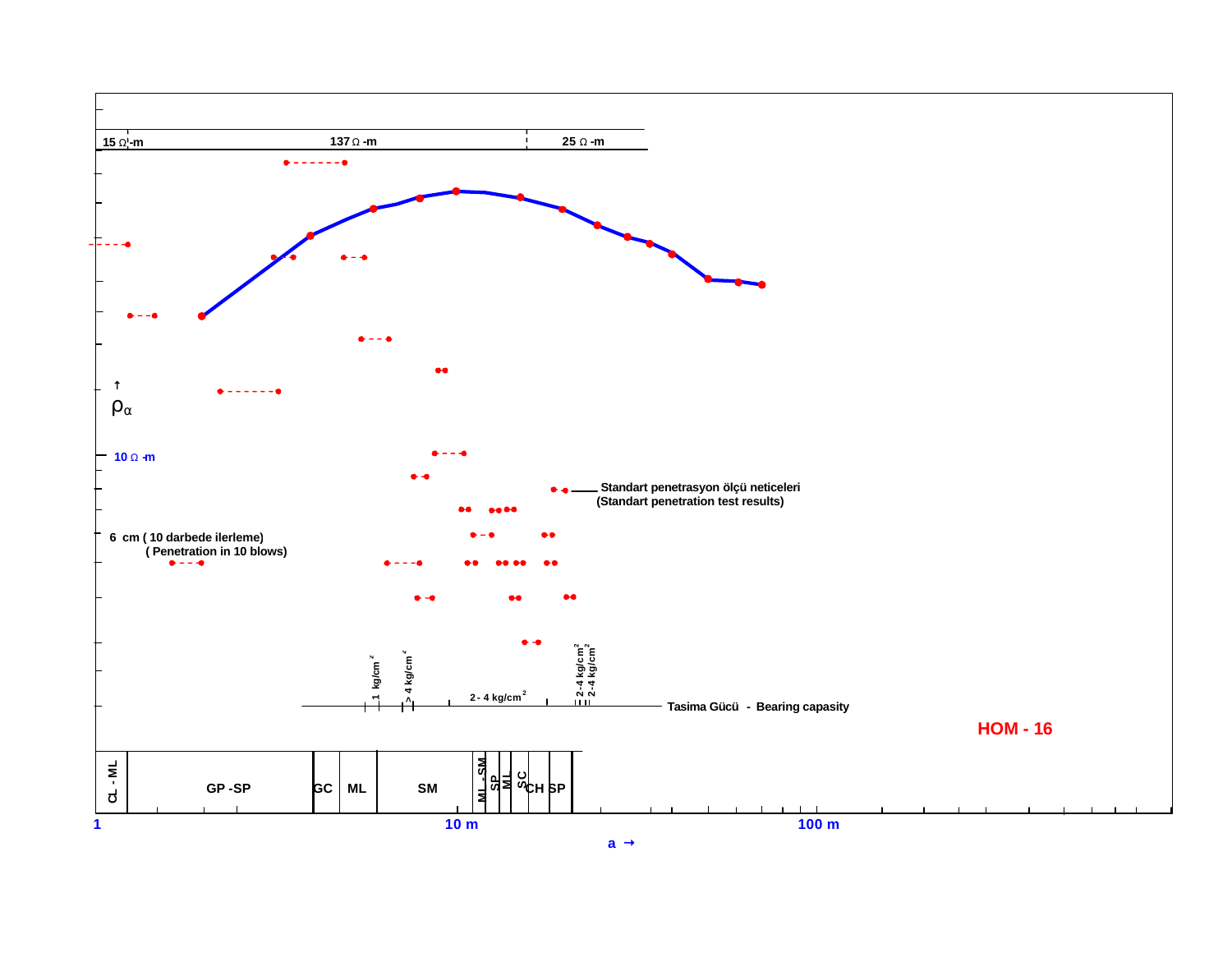![](_page_16_Figure_0.jpeg)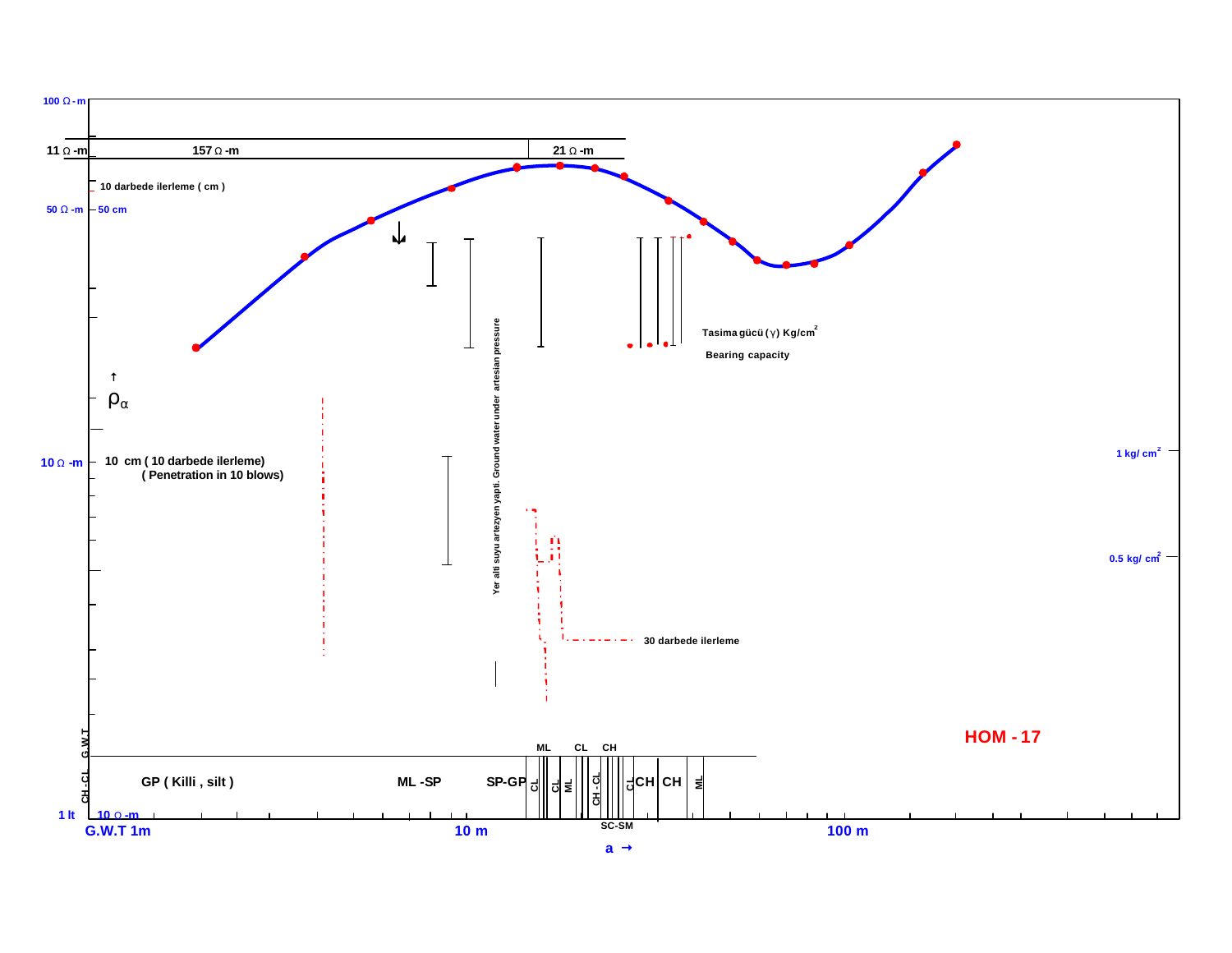![](_page_17_Figure_0.jpeg)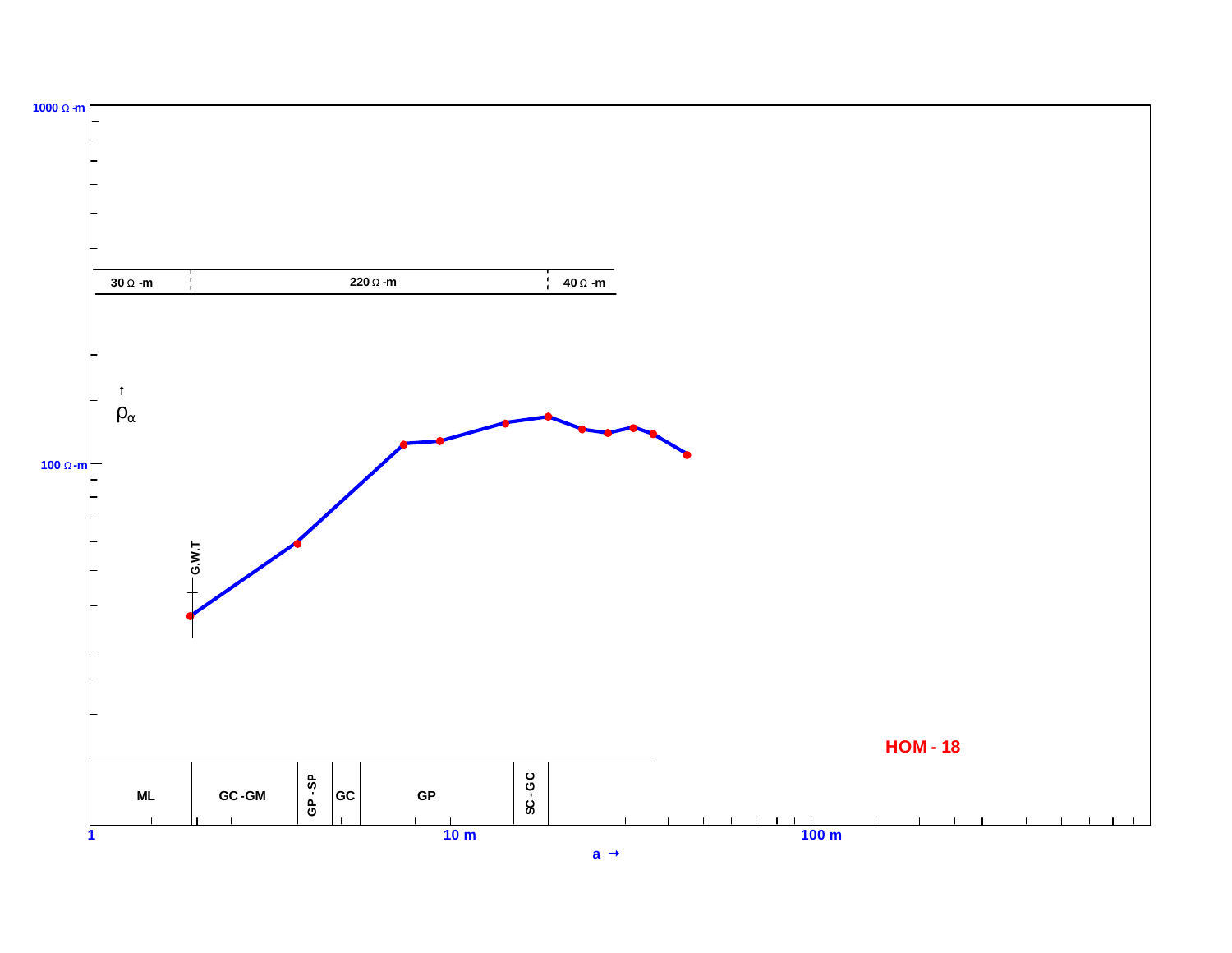![](_page_18_Figure_0.jpeg)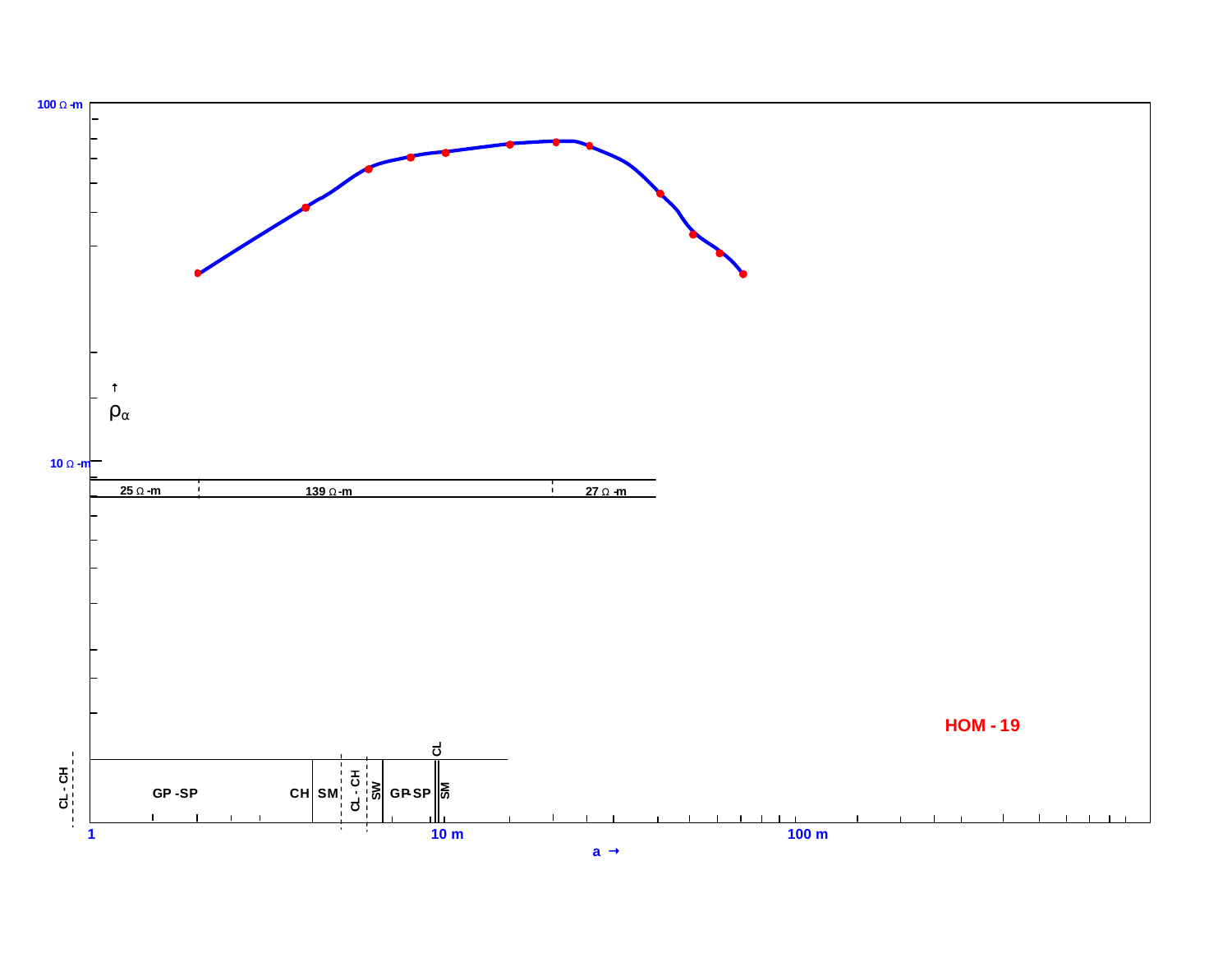![](_page_19_Figure_0.jpeg)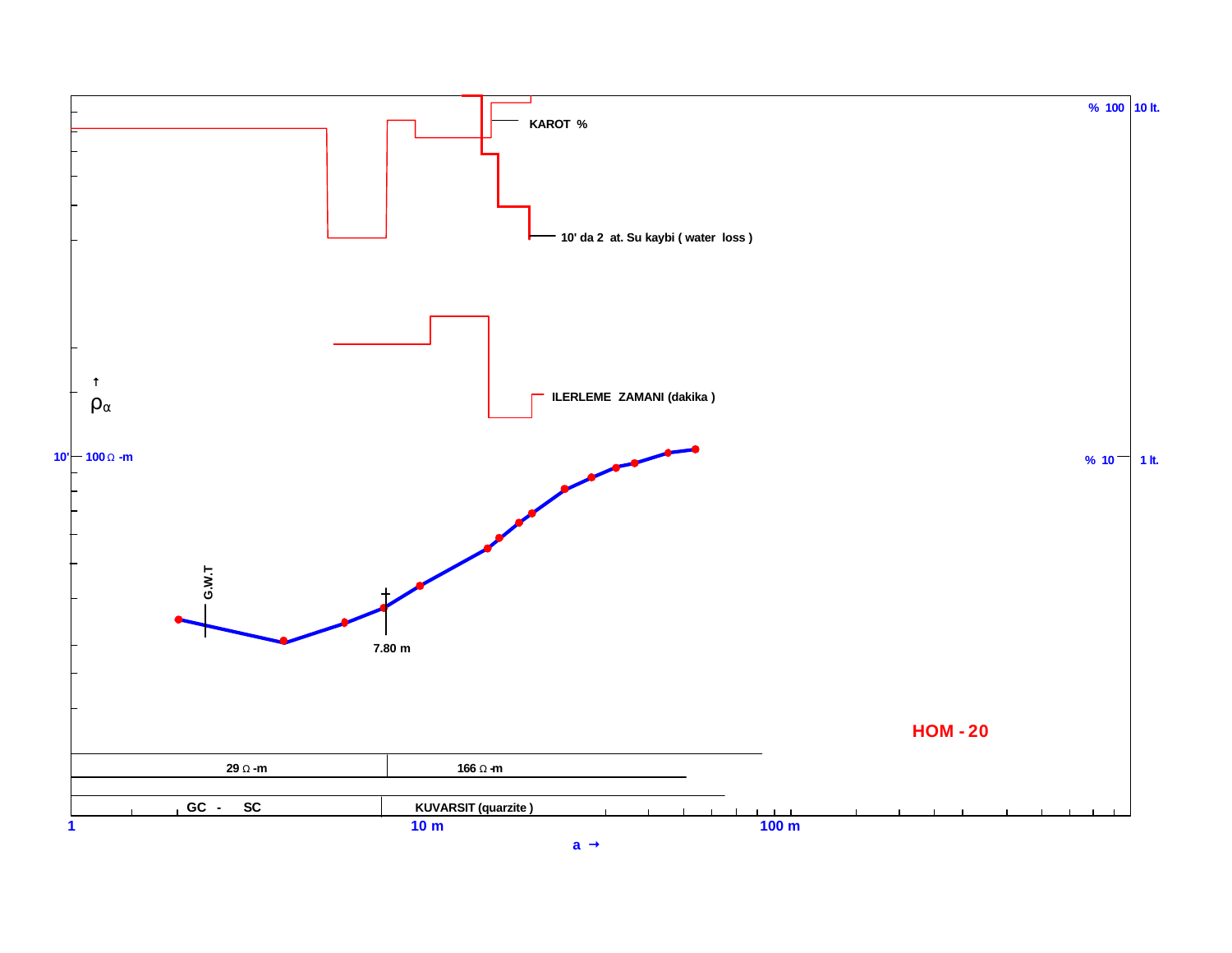![](_page_20_Figure_0.jpeg)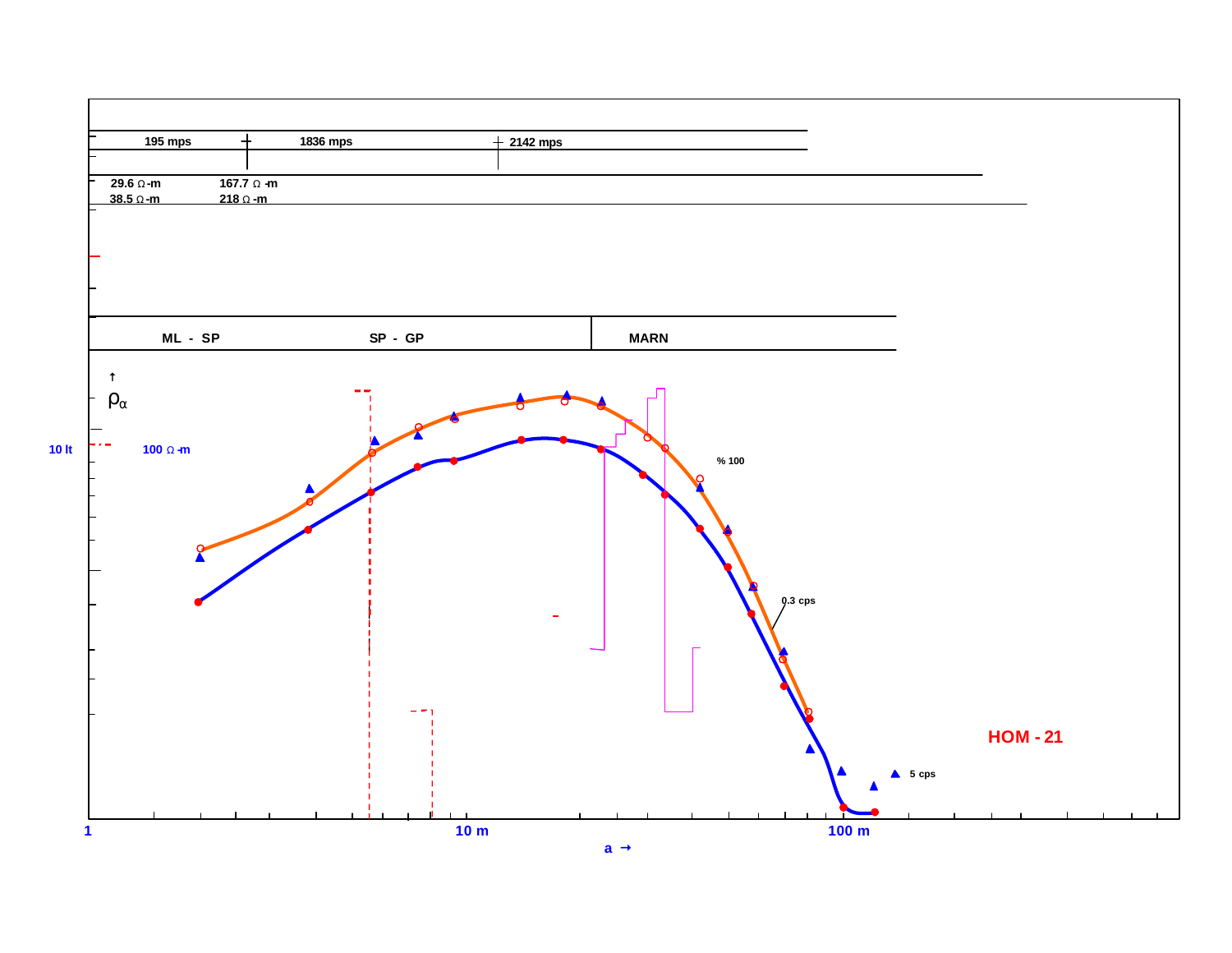![](_page_21_Figure_0.jpeg)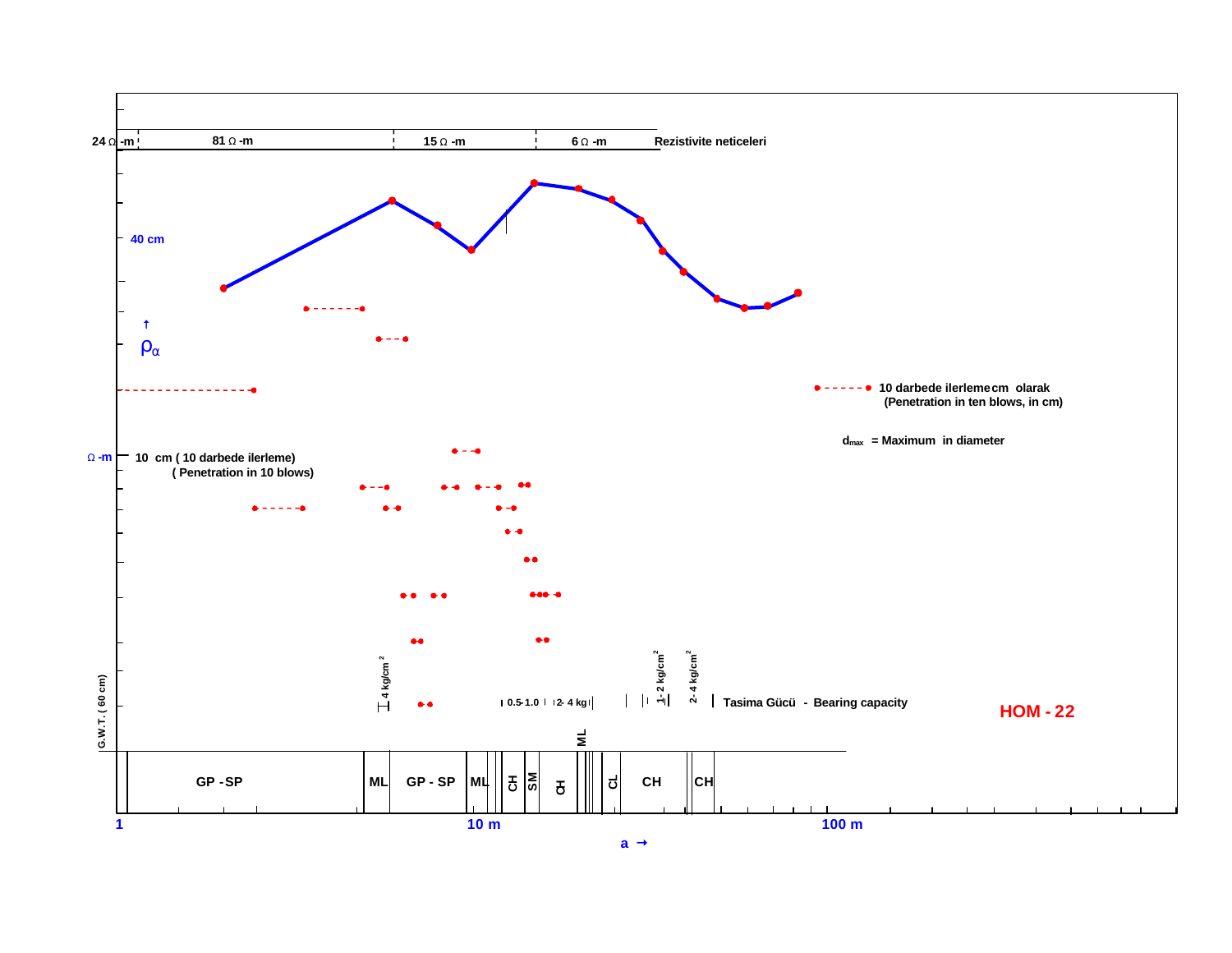![](_page_22_Figure_0.jpeg)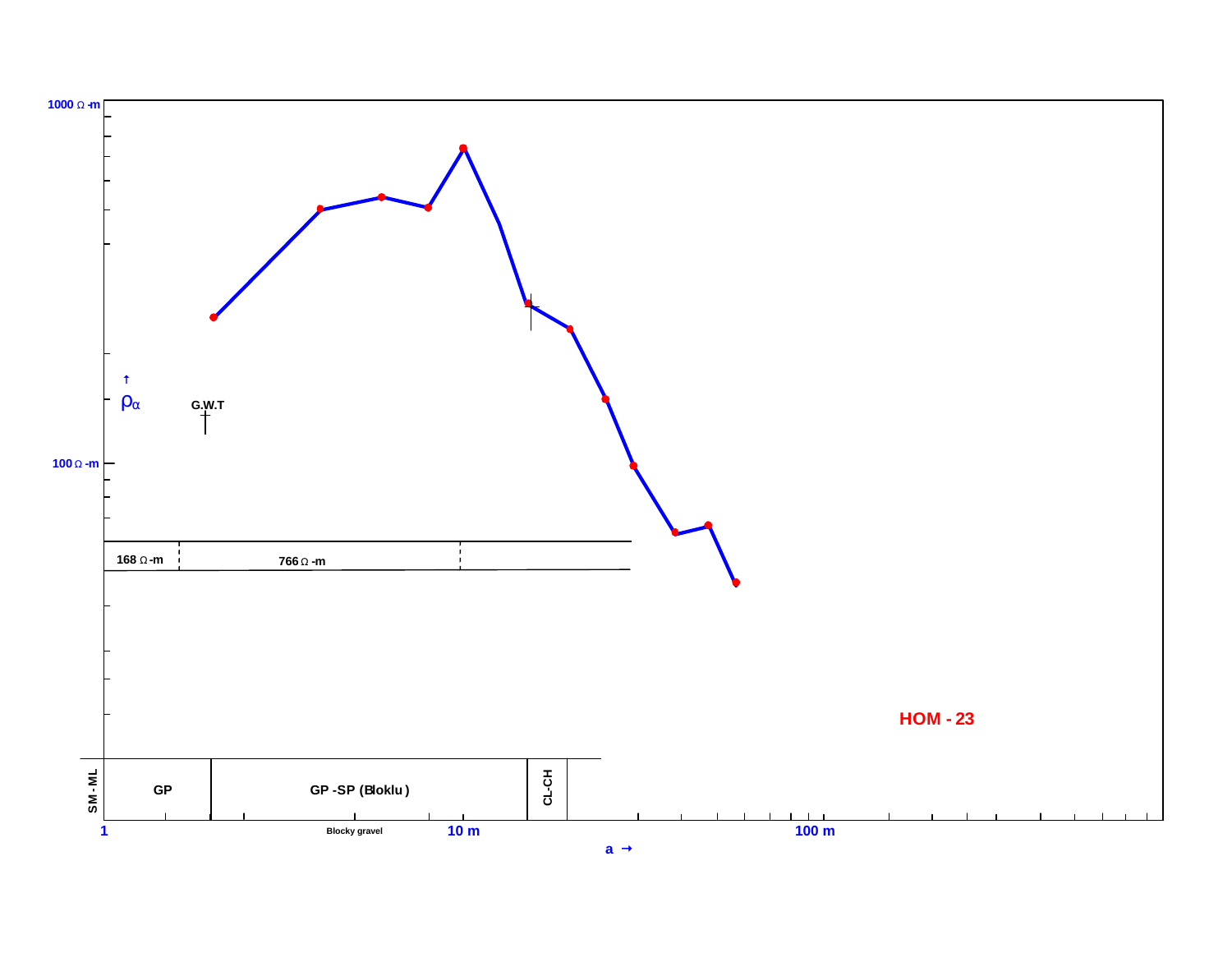![](_page_23_Figure_0.jpeg)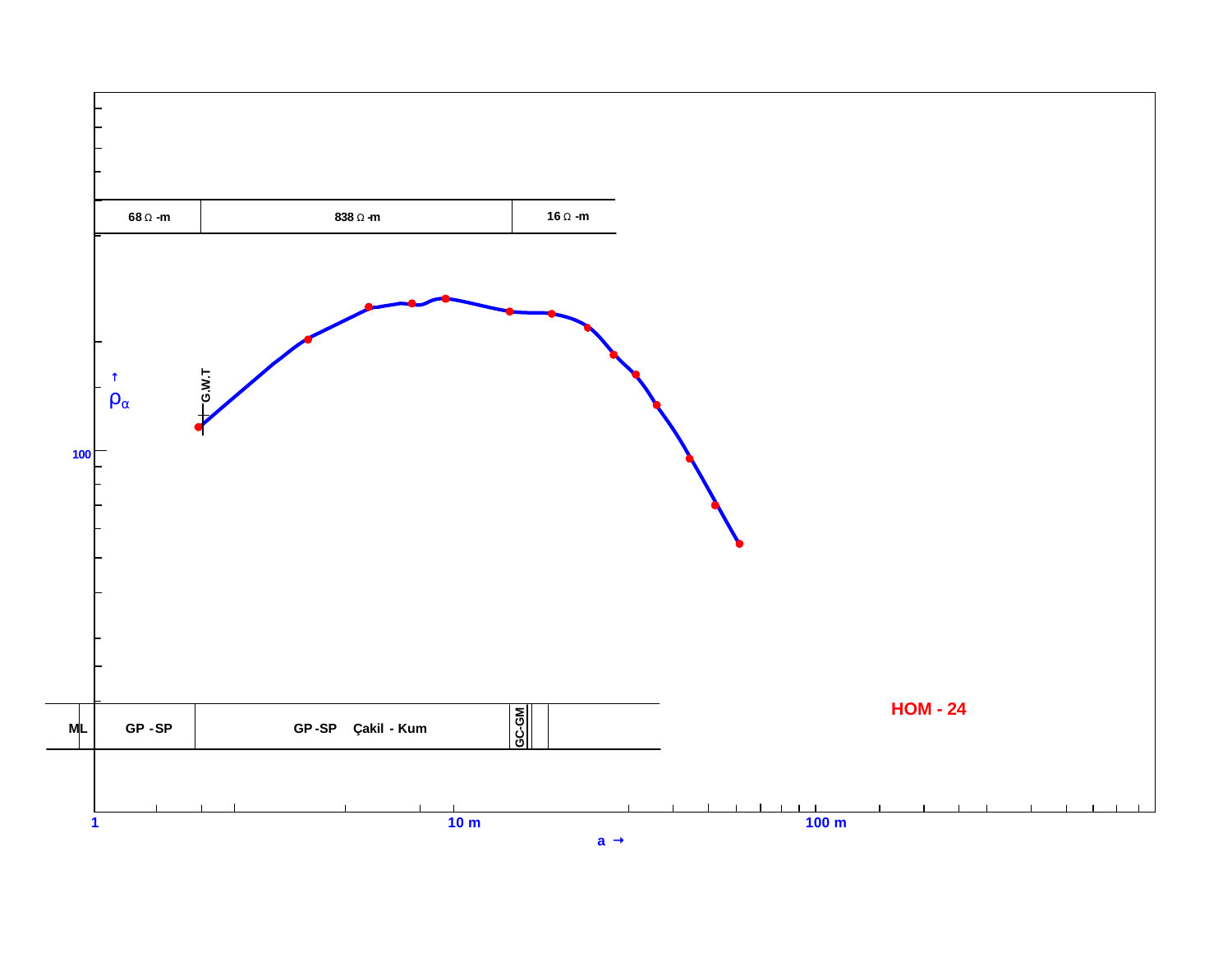![](_page_24_Figure_0.jpeg)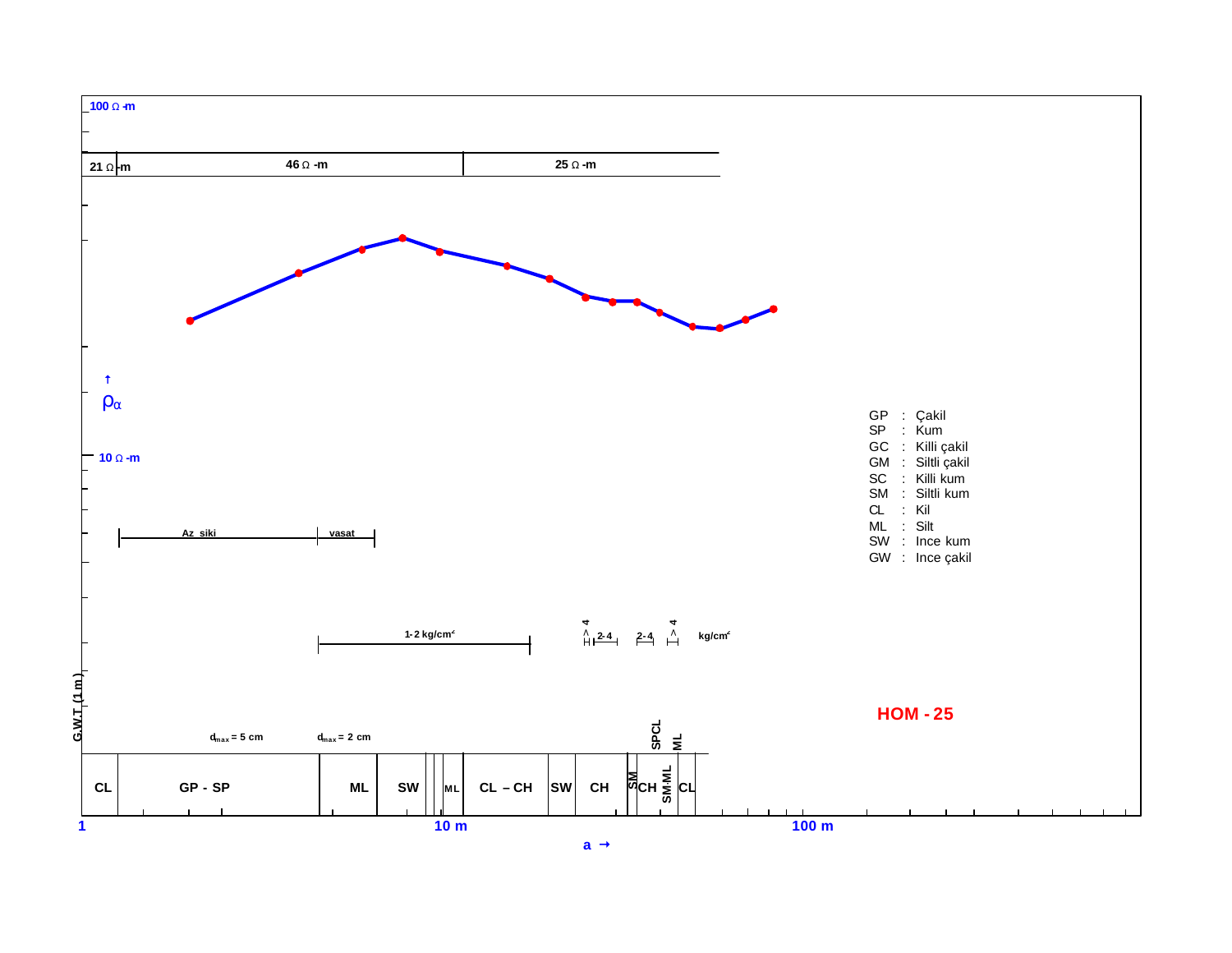![](_page_25_Figure_0.jpeg)

![](_page_25_Figure_1.jpeg)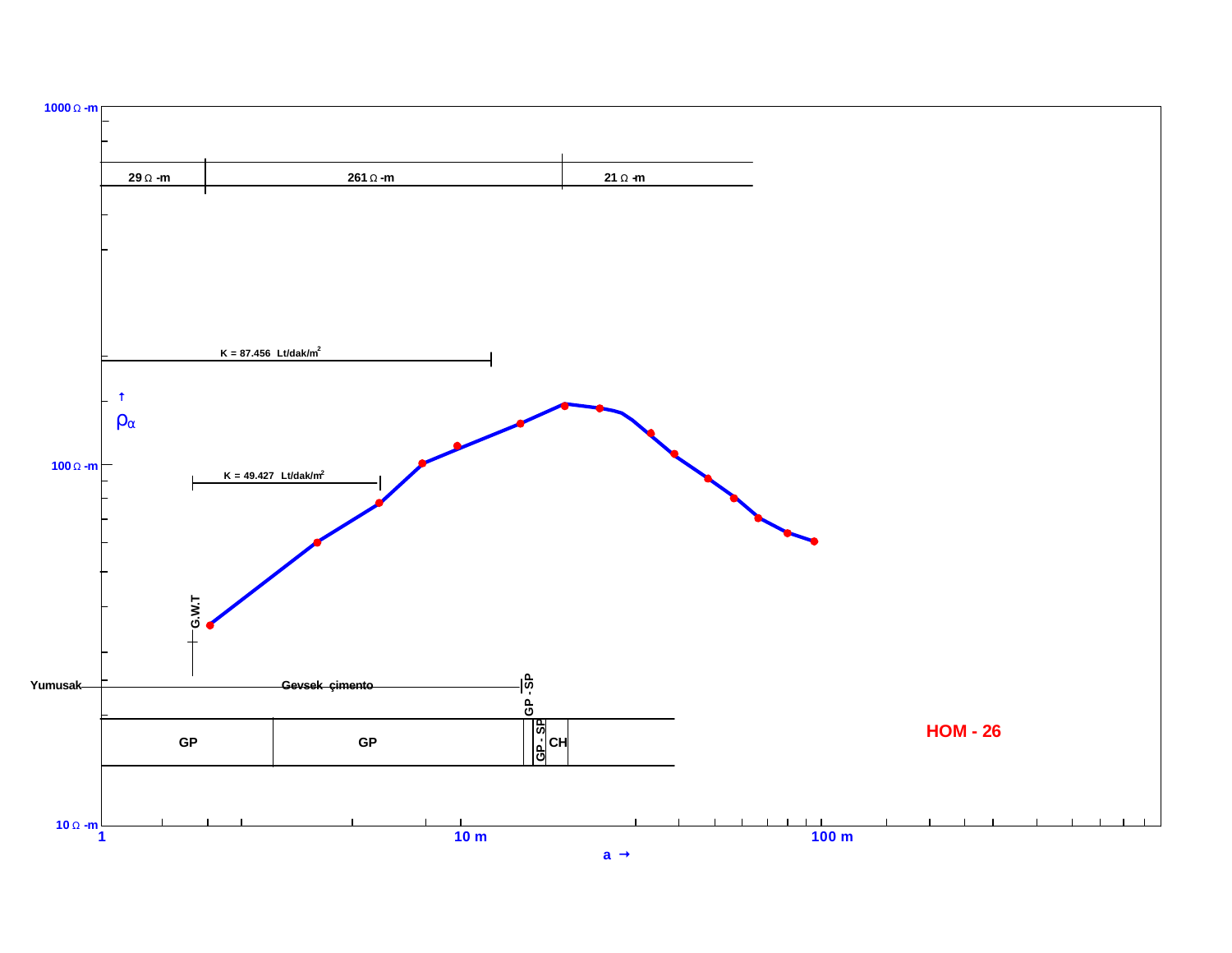![](_page_26_Figure_0.jpeg)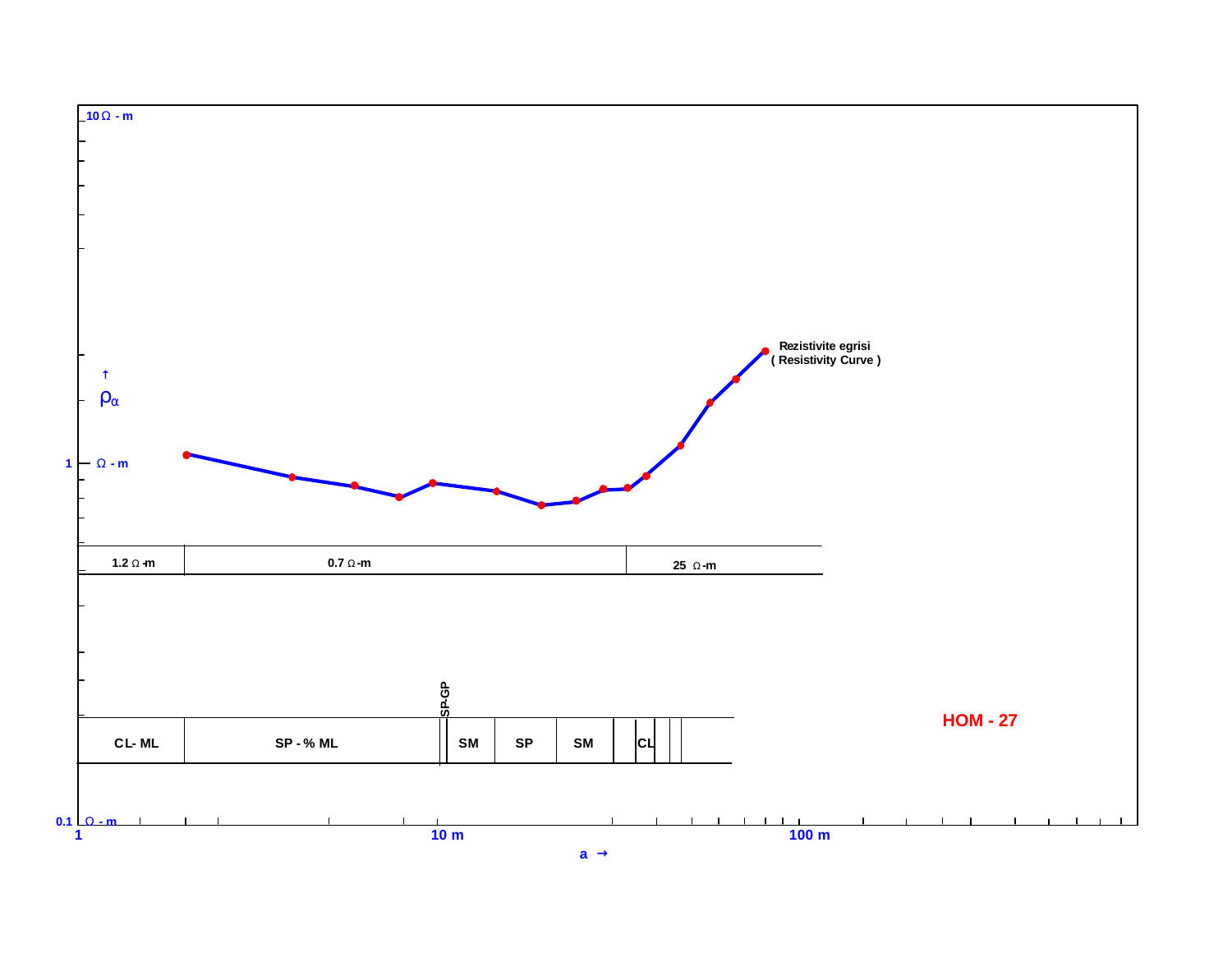![](_page_27_Figure_0.jpeg)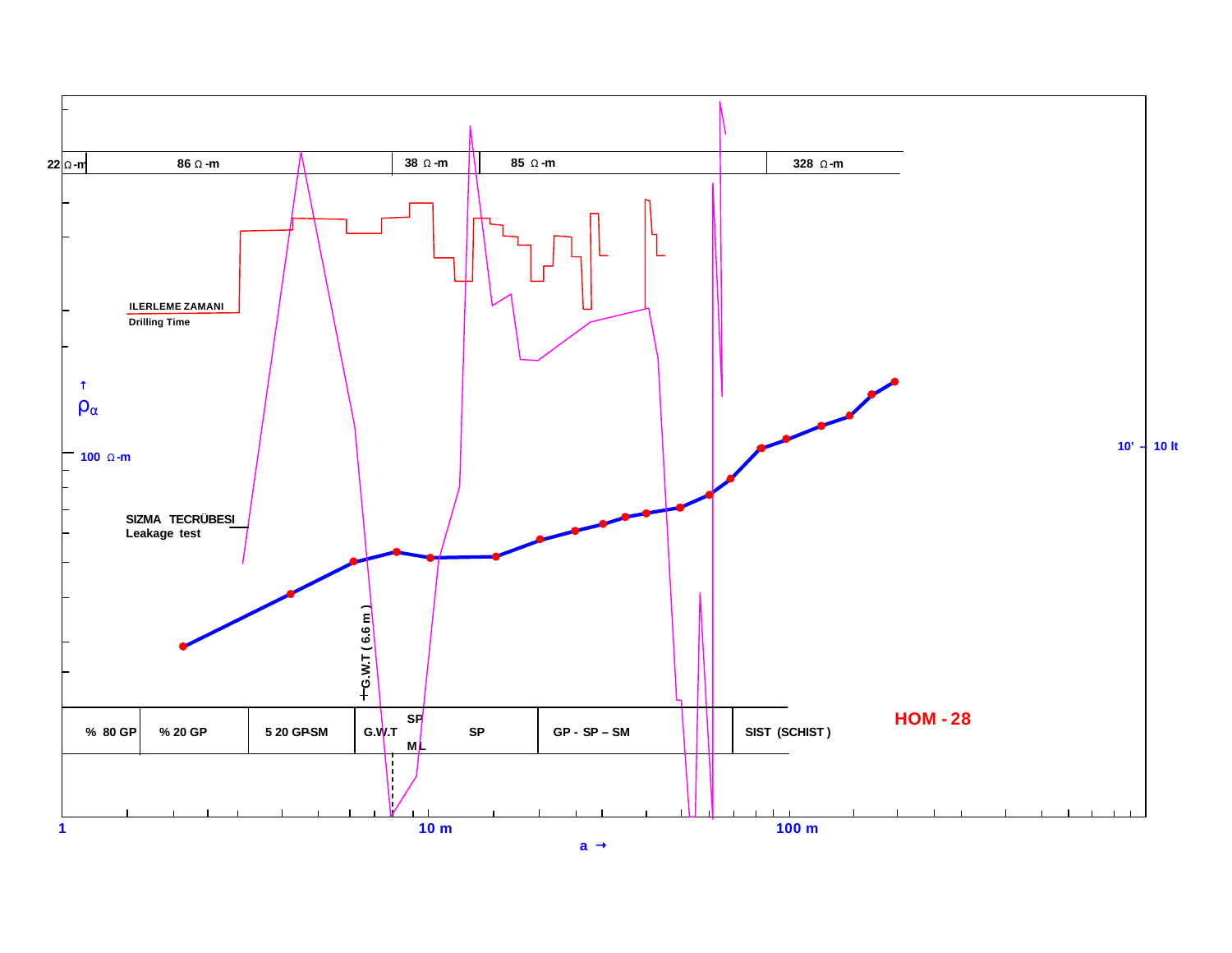![](_page_28_Figure_0.jpeg)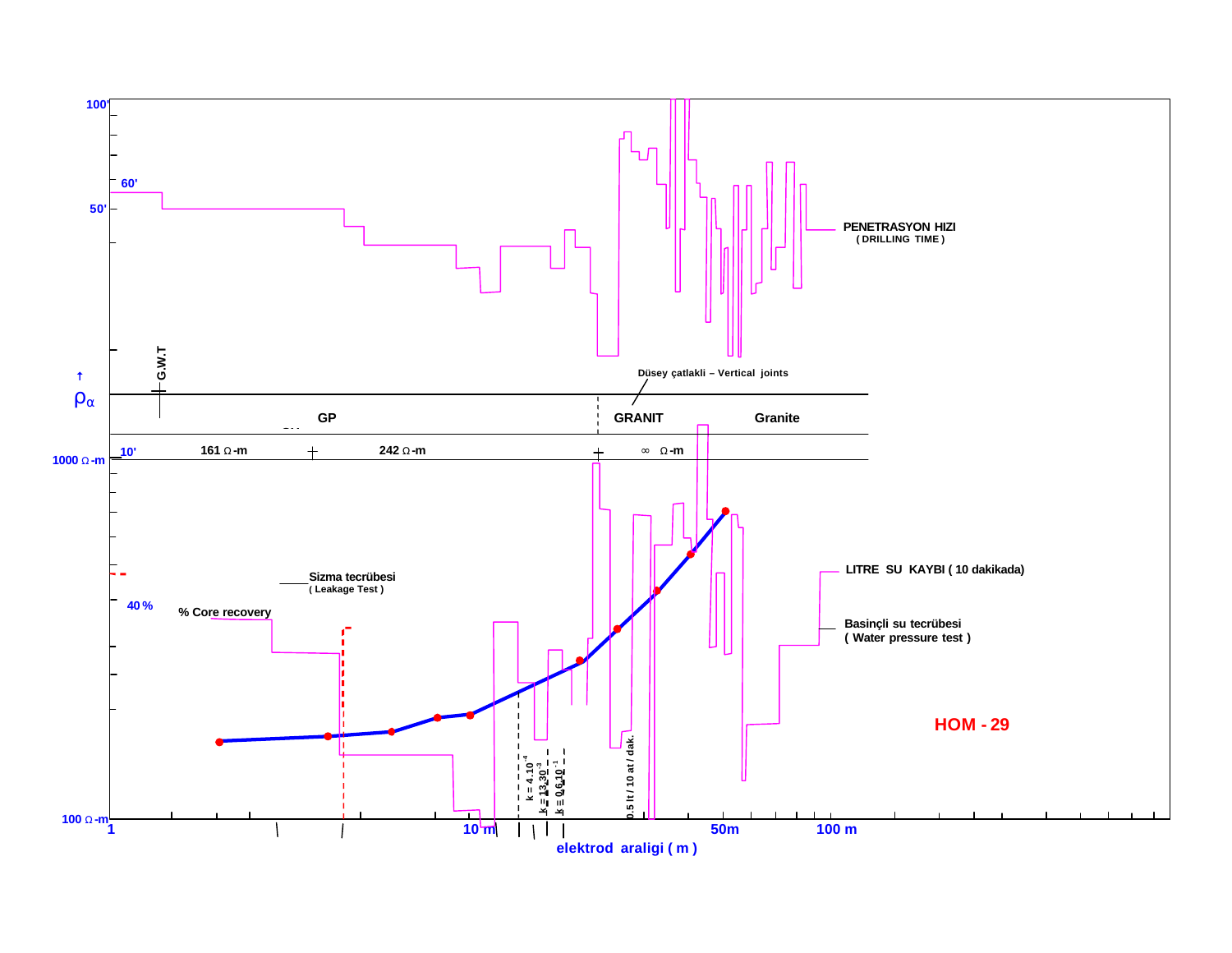![](_page_29_Figure_0.jpeg)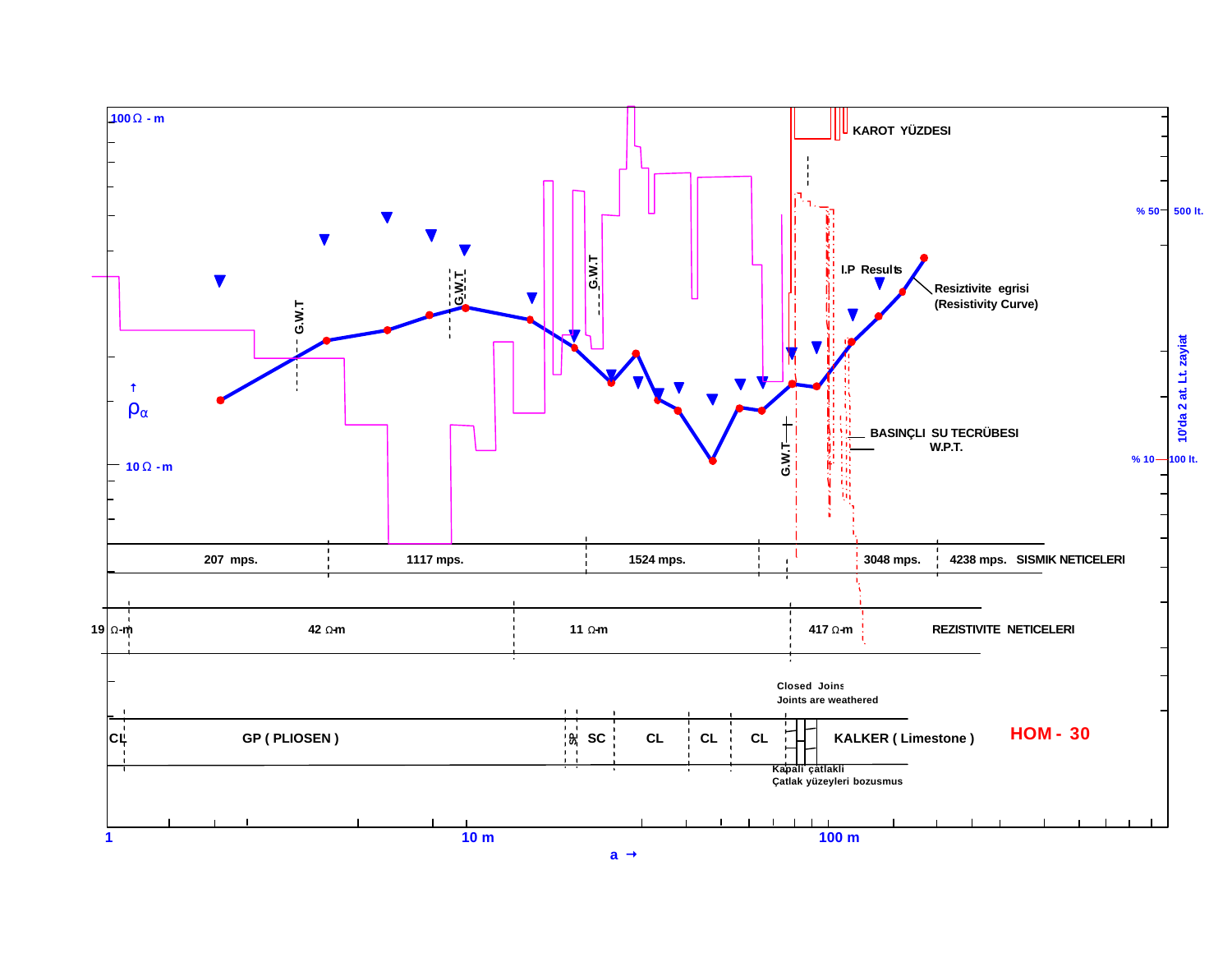![](_page_30_Figure_0.jpeg)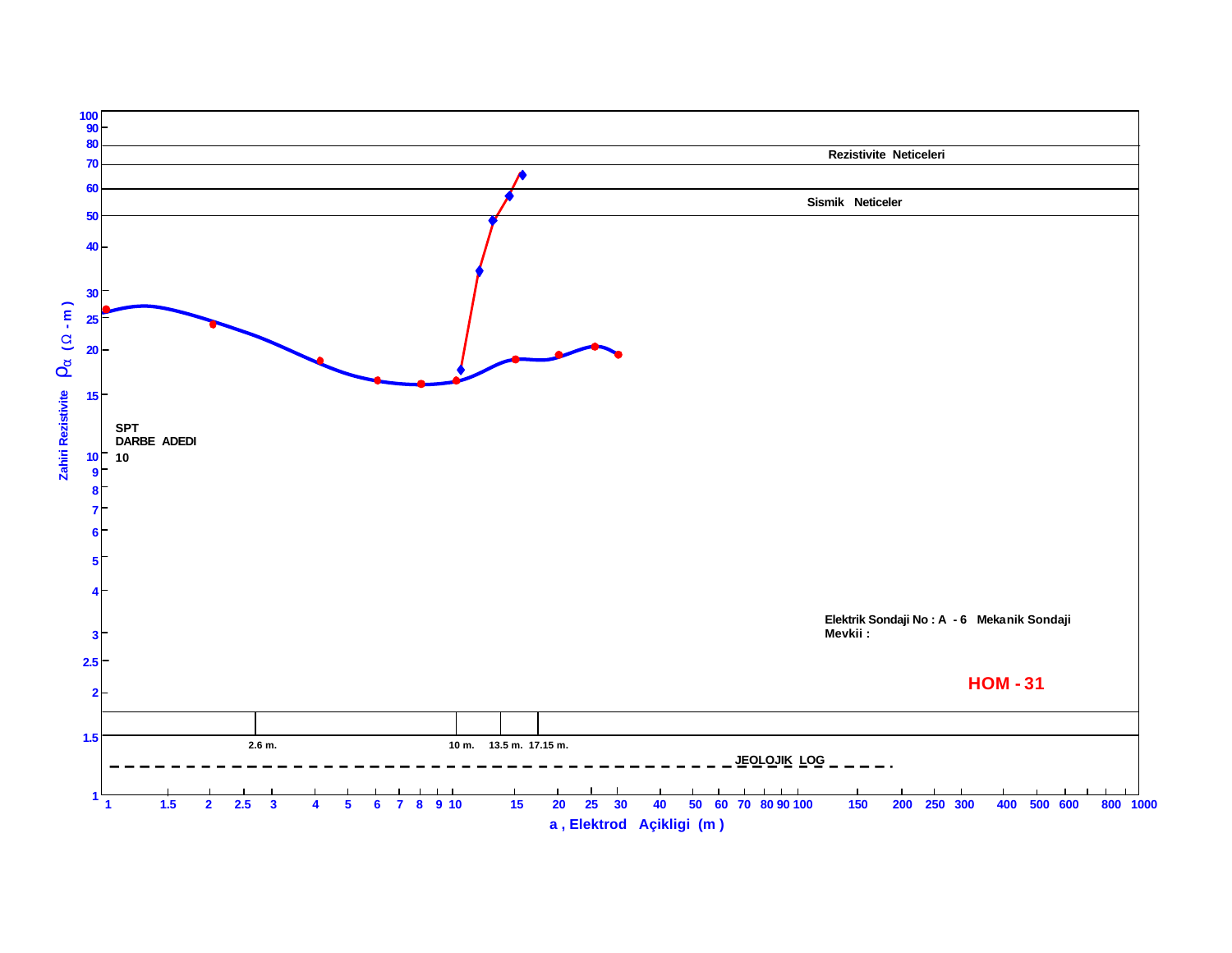![](_page_31_Figure_0.jpeg)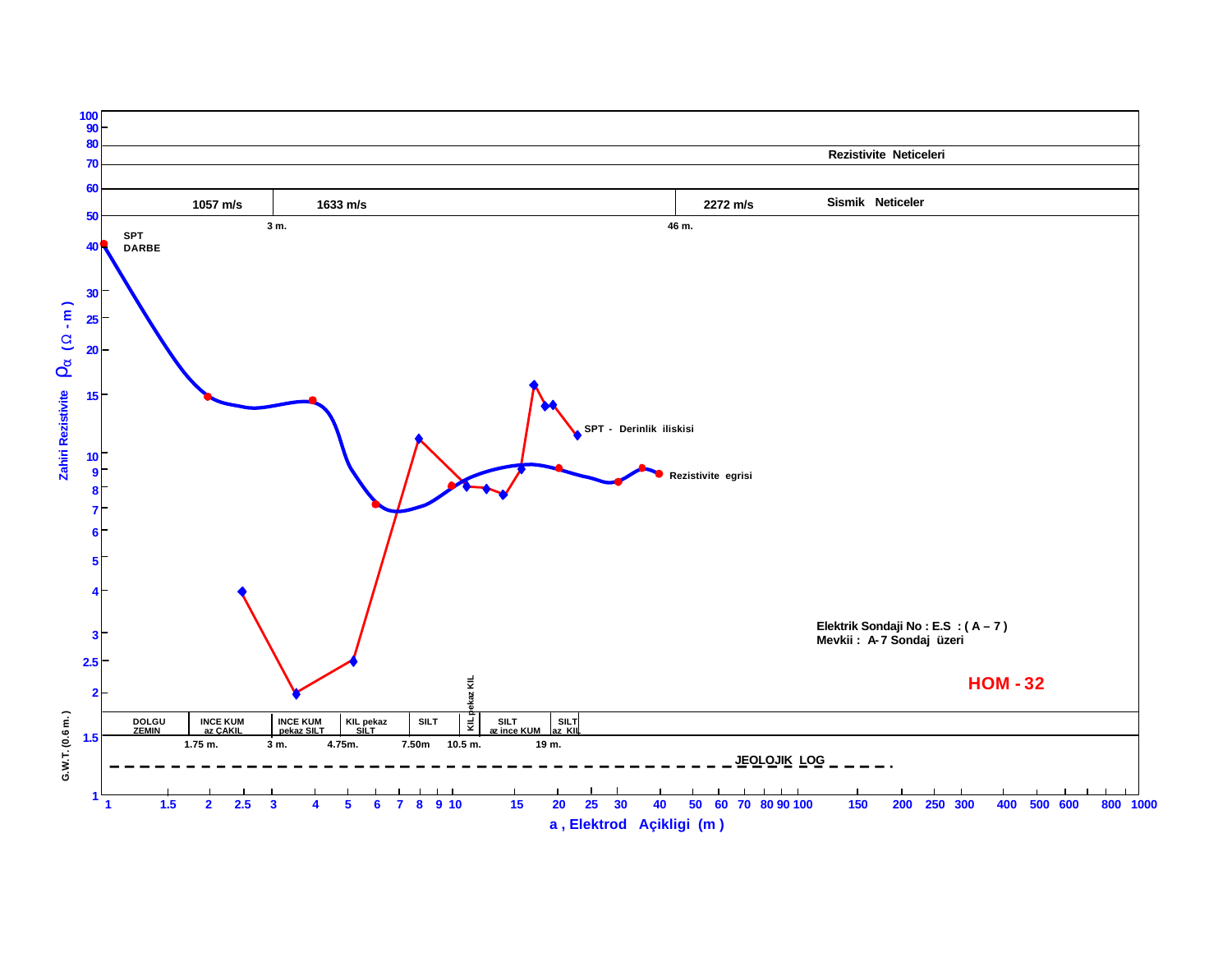![](_page_32_Figure_0.jpeg)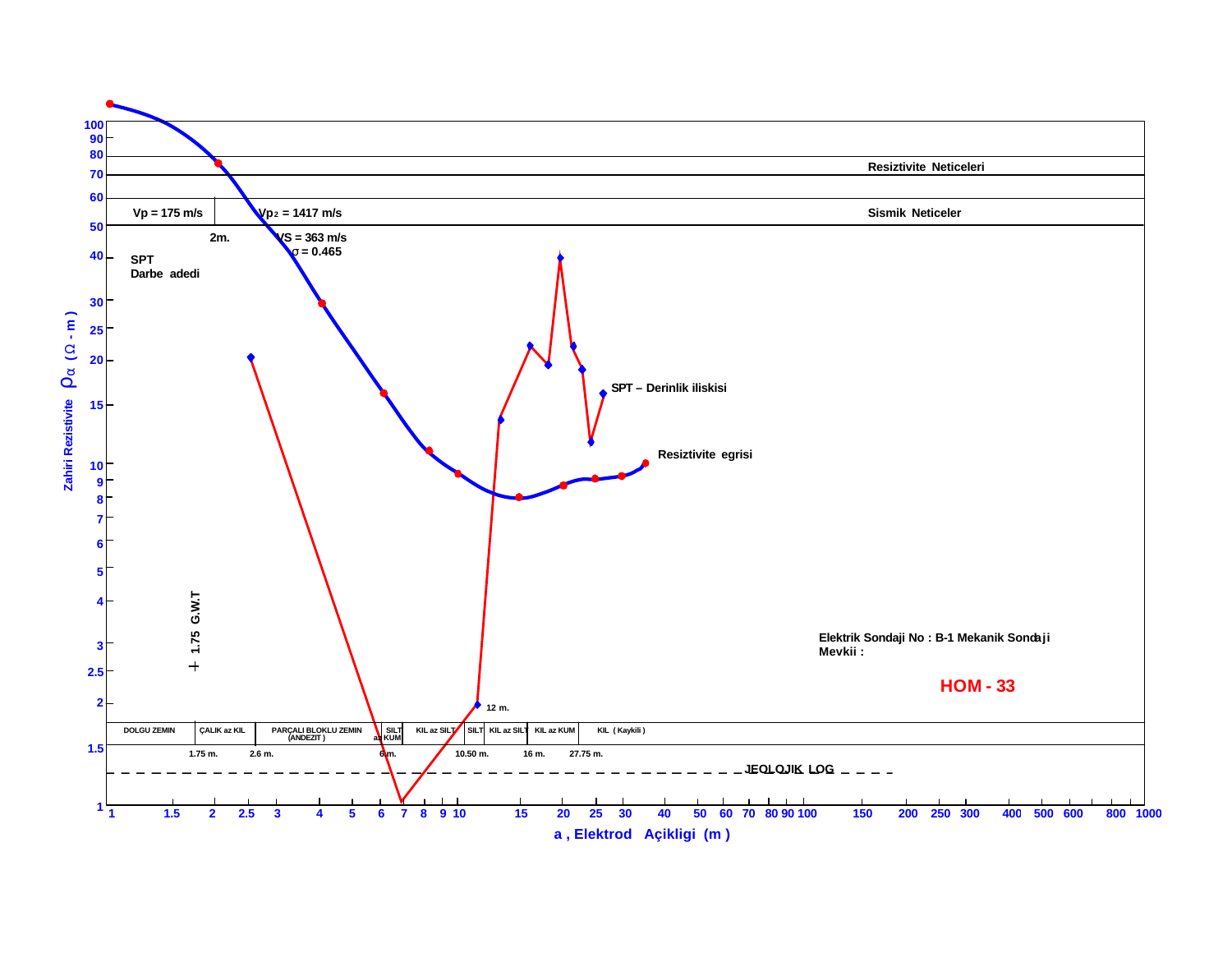![](_page_33_Figure_0.jpeg)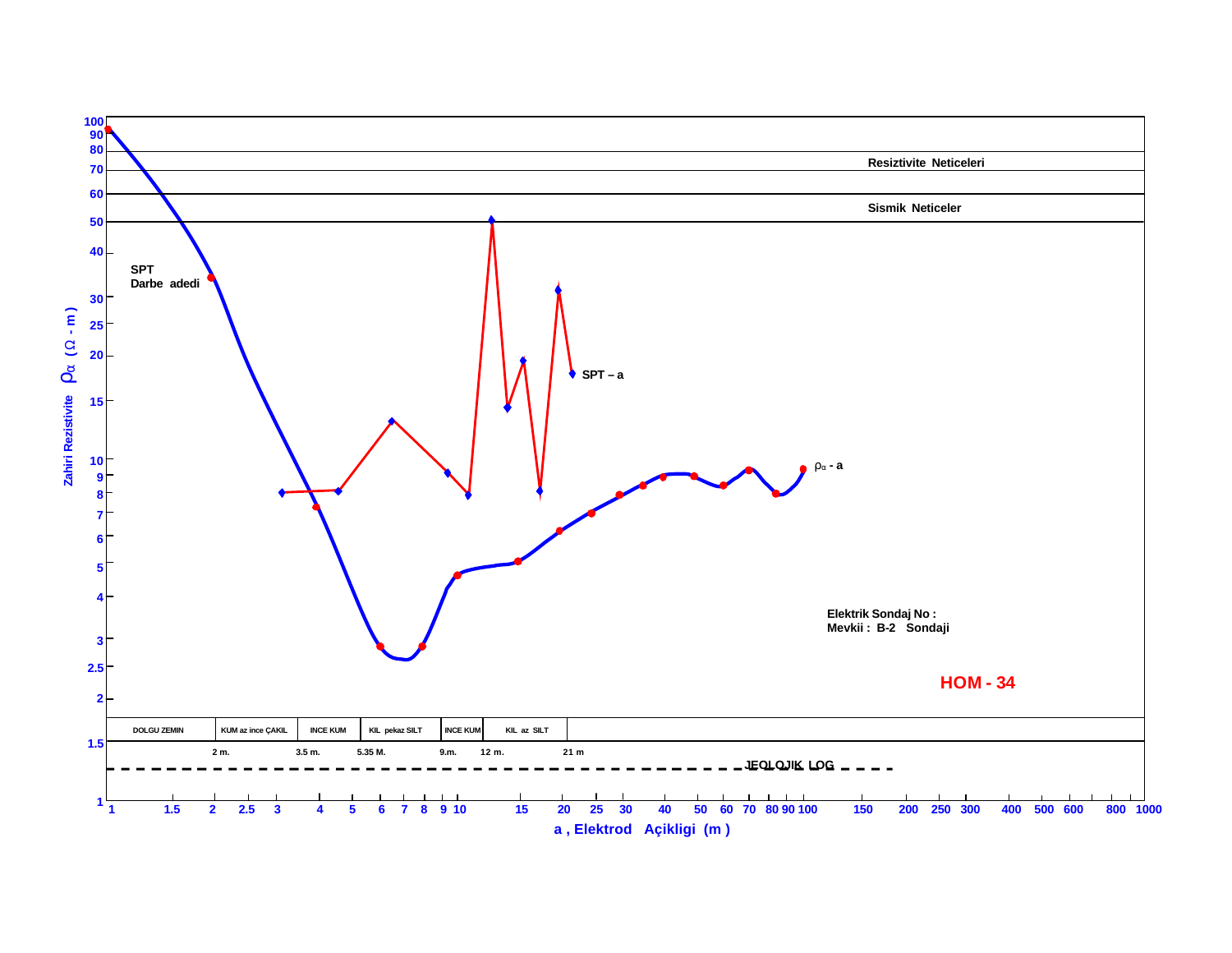![](_page_34_Figure_0.jpeg)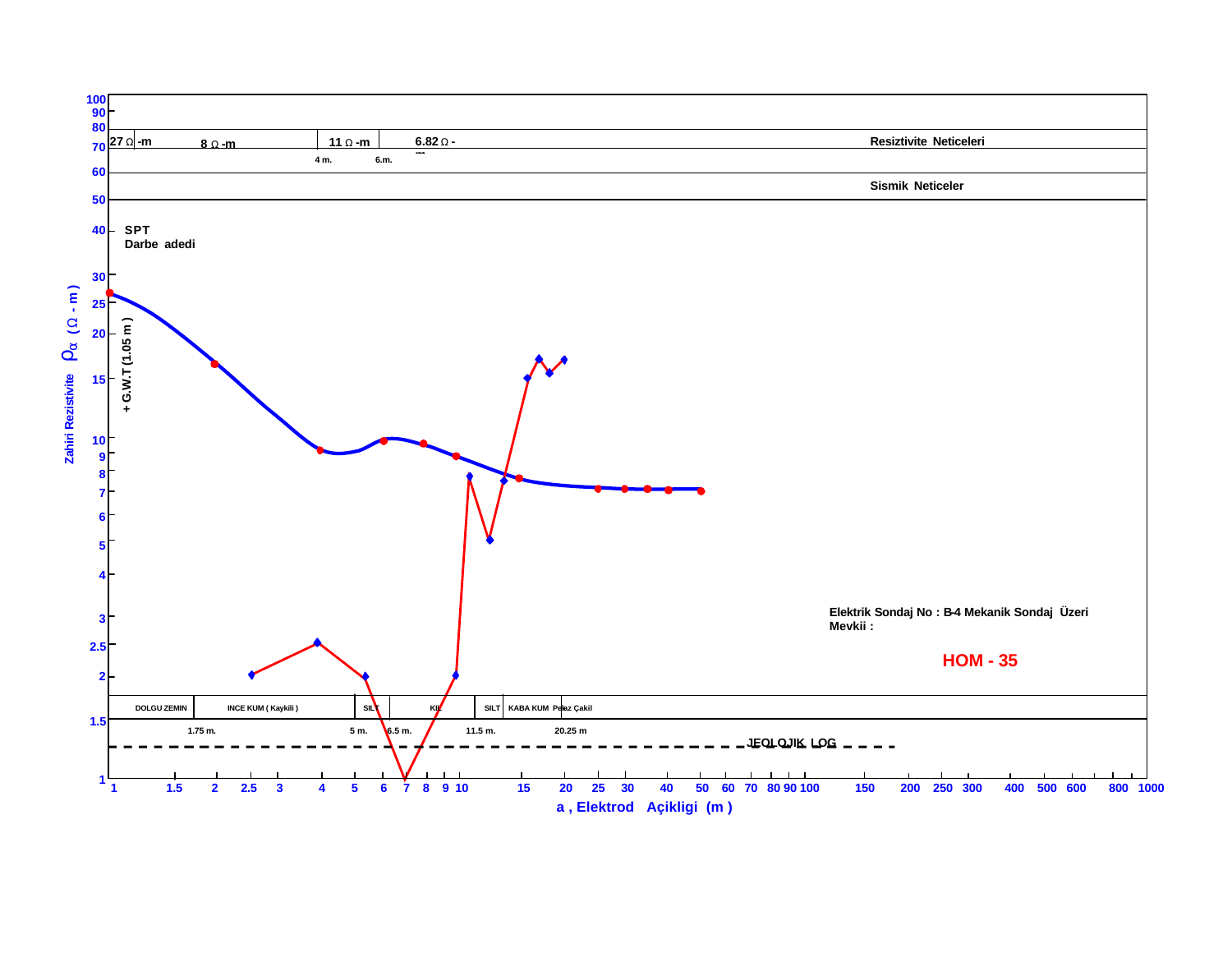![](_page_35_Figure_0.jpeg)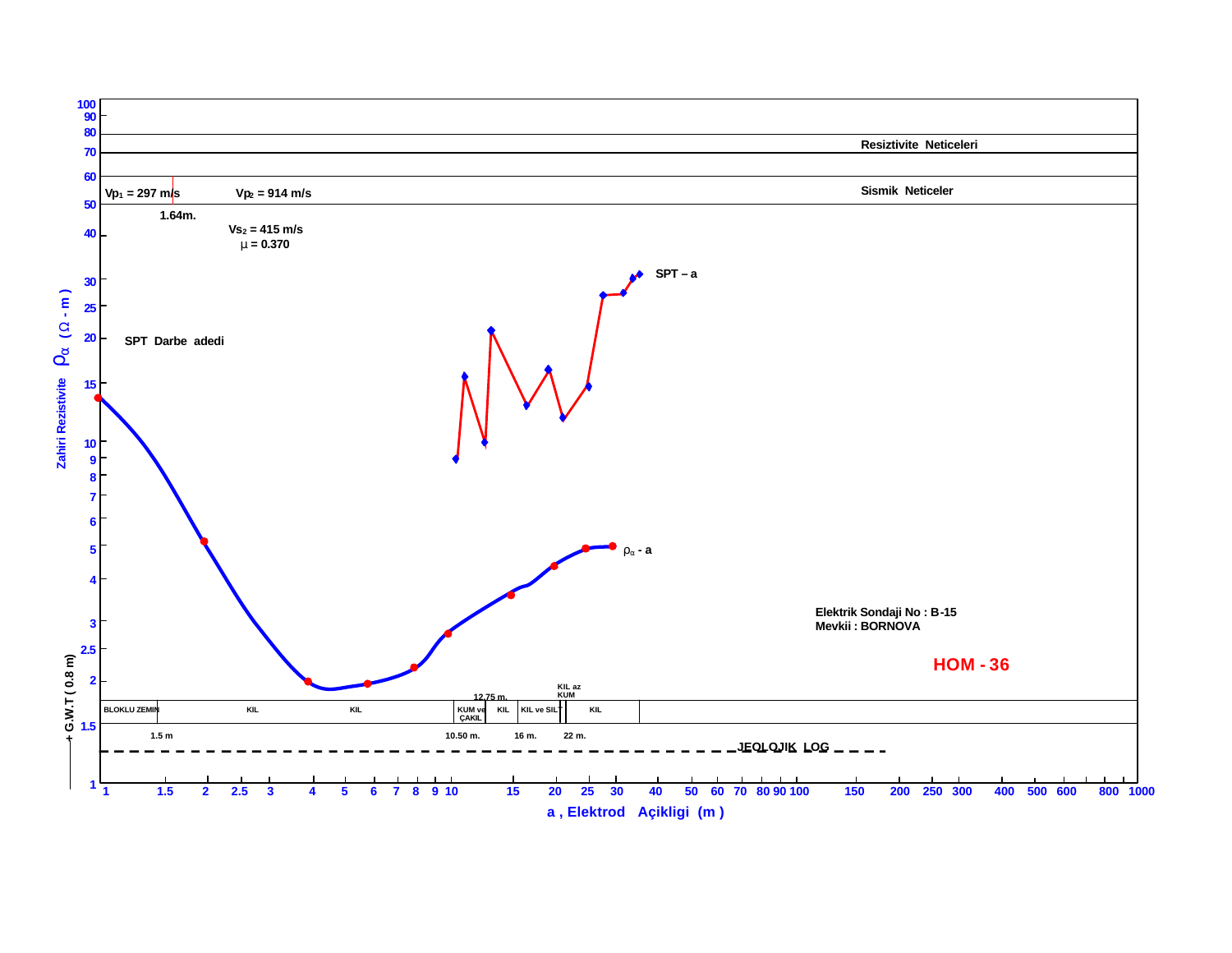![](_page_36_Figure_0.jpeg)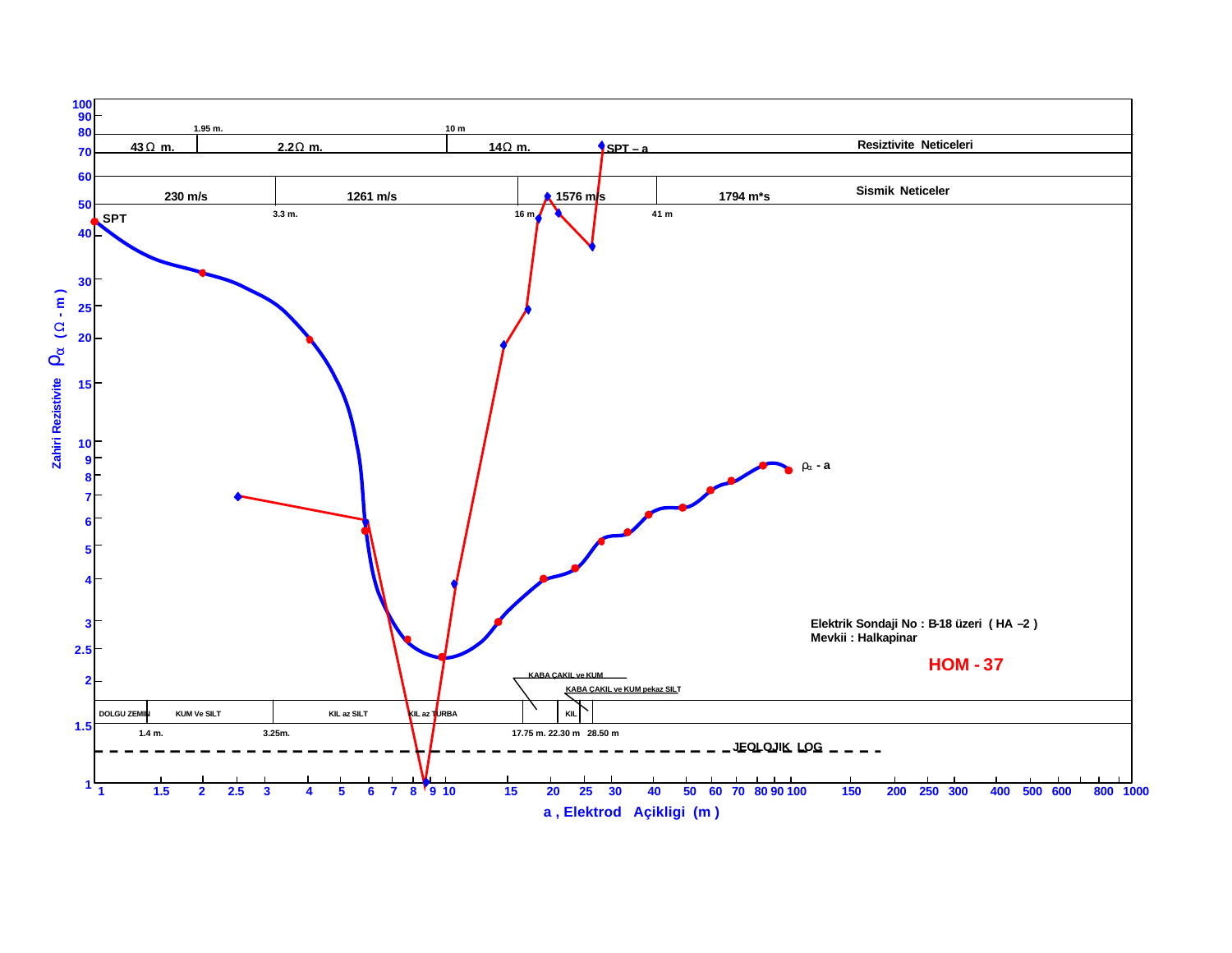![](_page_37_Figure_0.jpeg)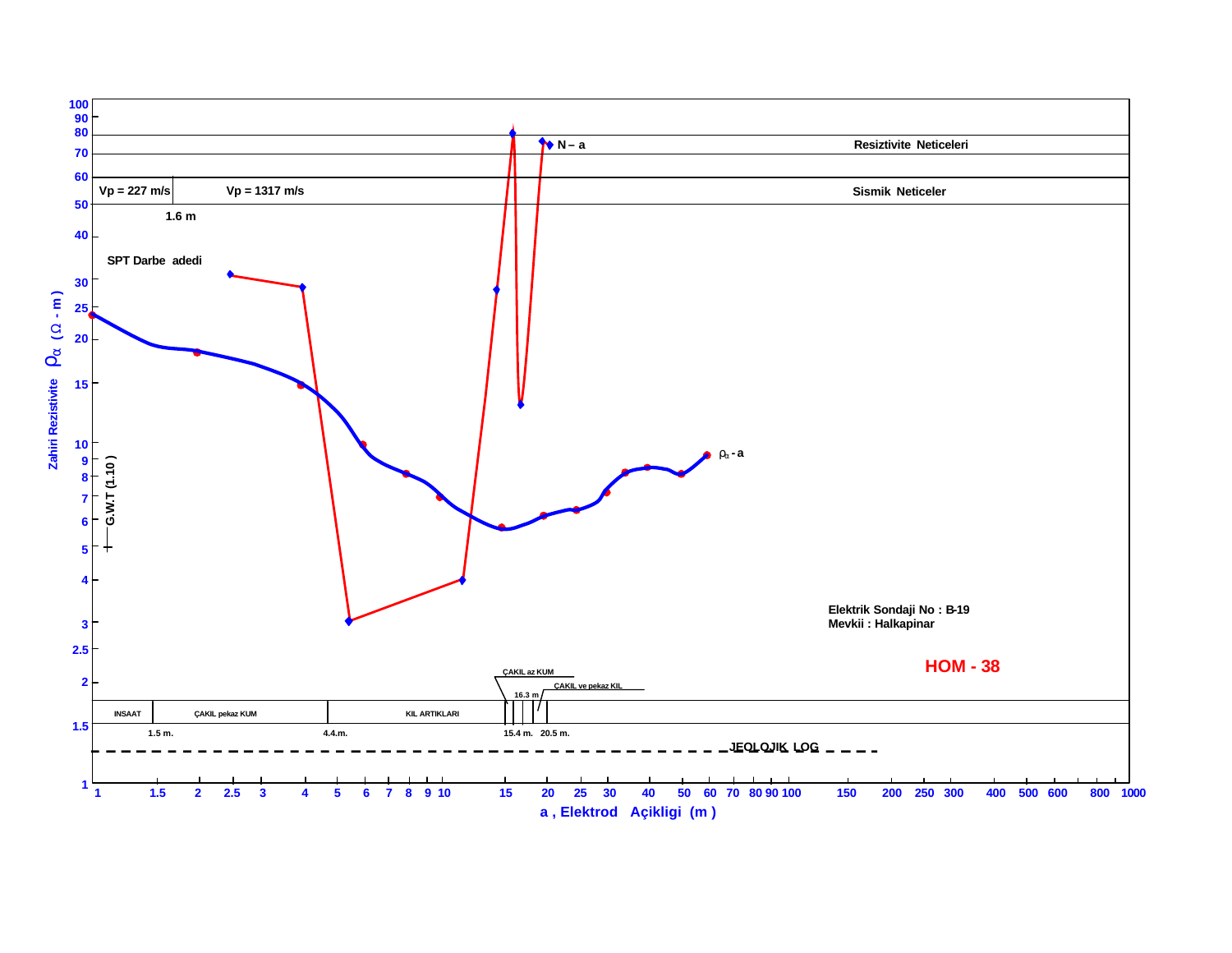![](_page_38_Figure_0.jpeg)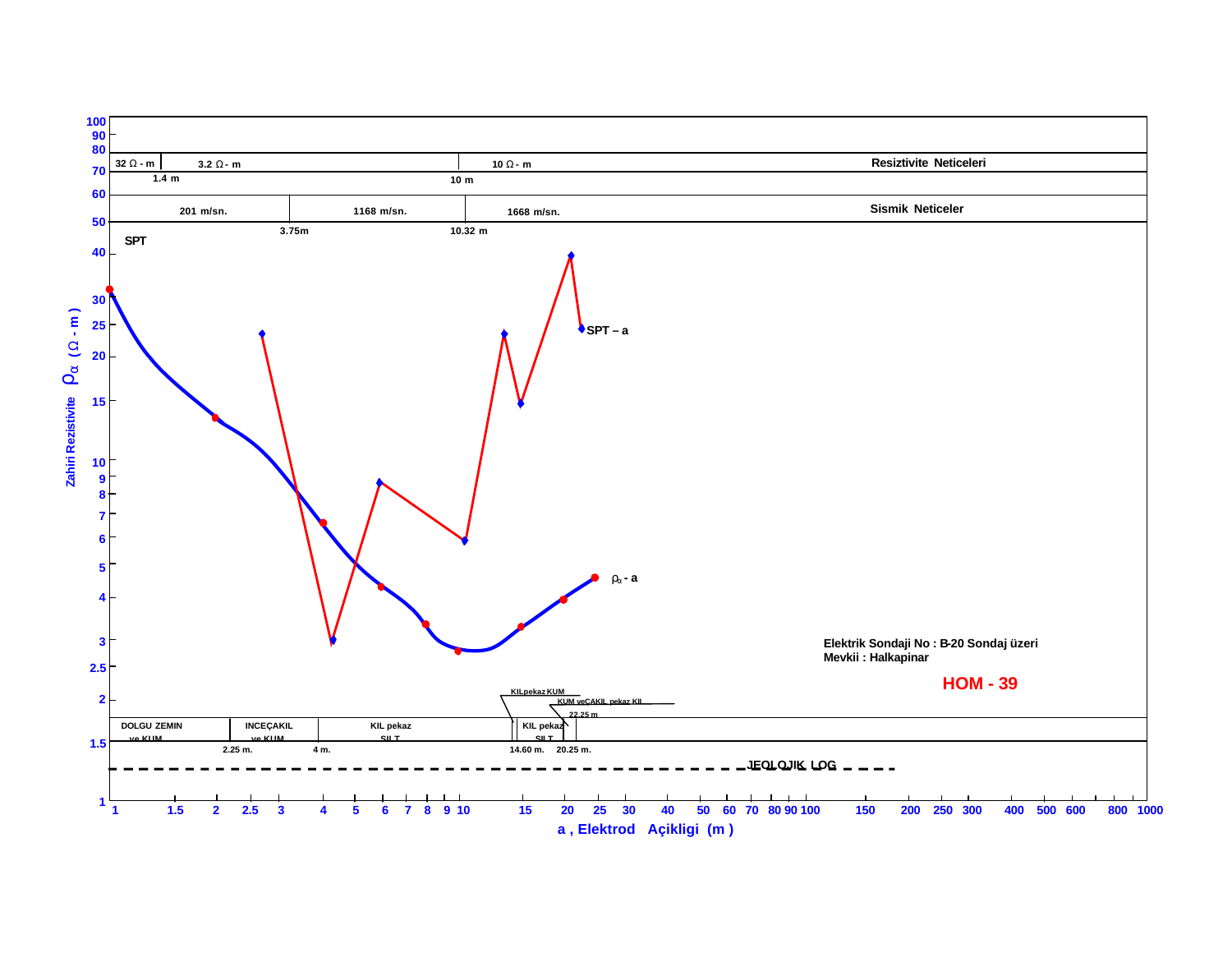![](_page_39_Figure_0.jpeg)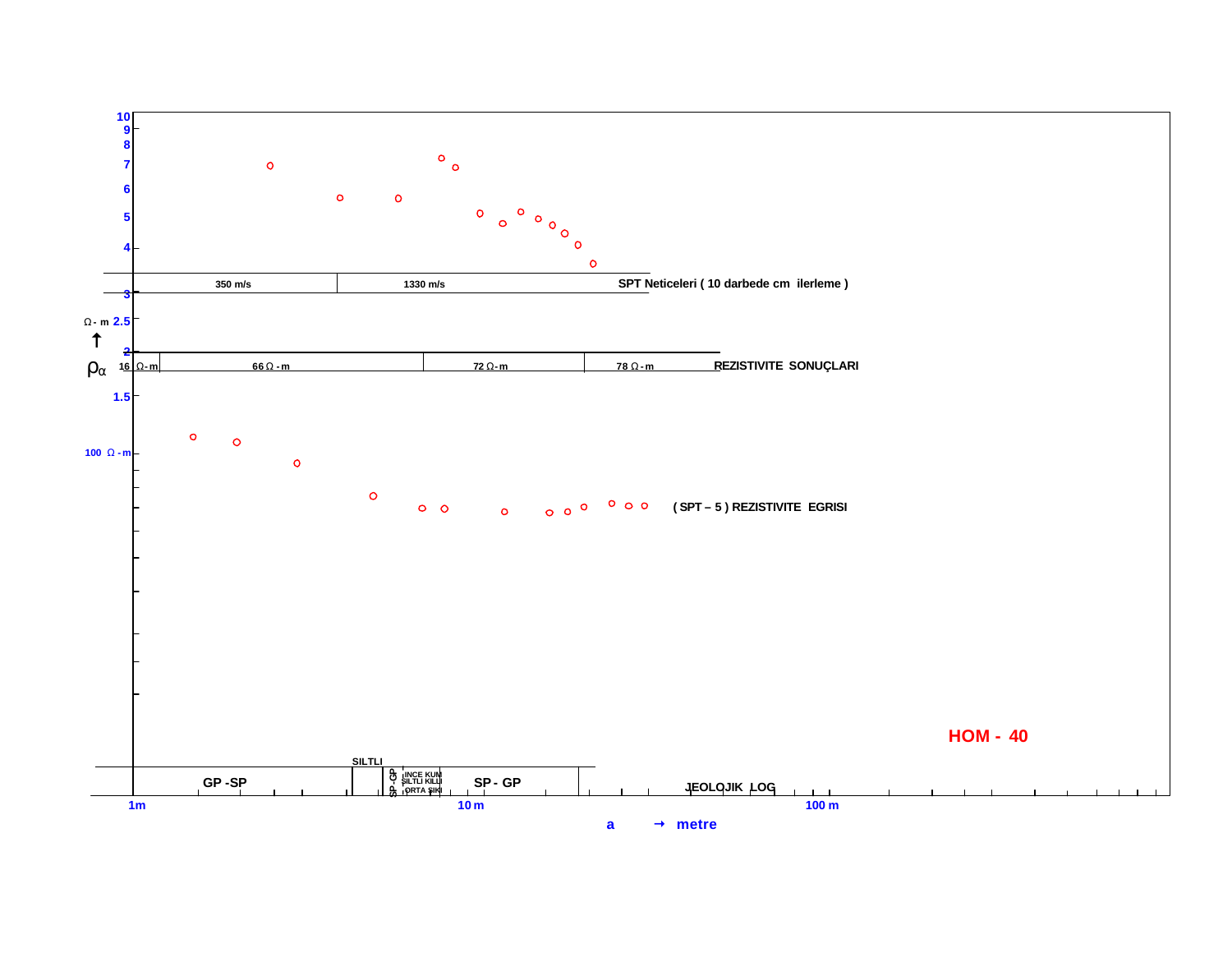![](_page_40_Figure_0.jpeg)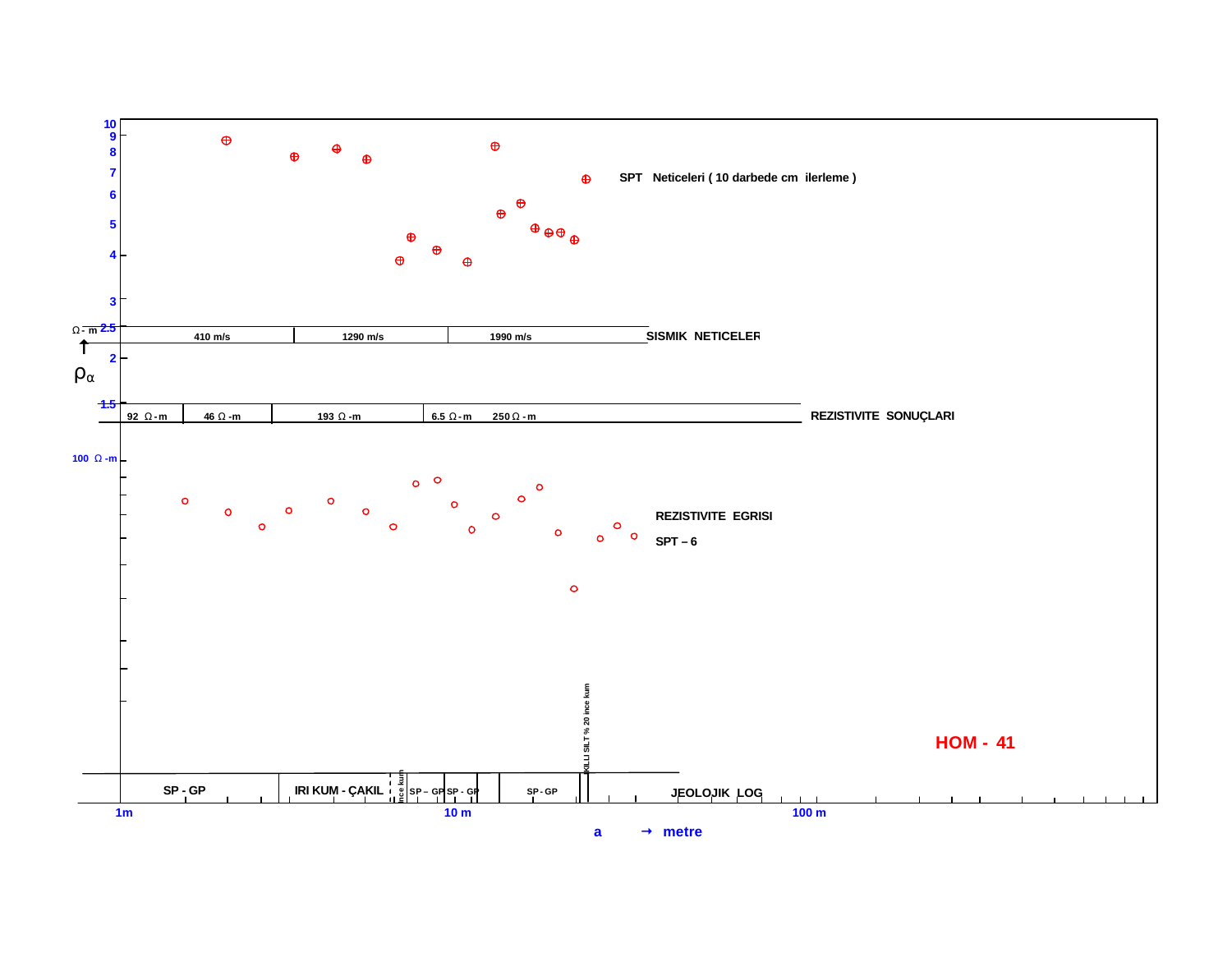![](_page_41_Figure_0.jpeg)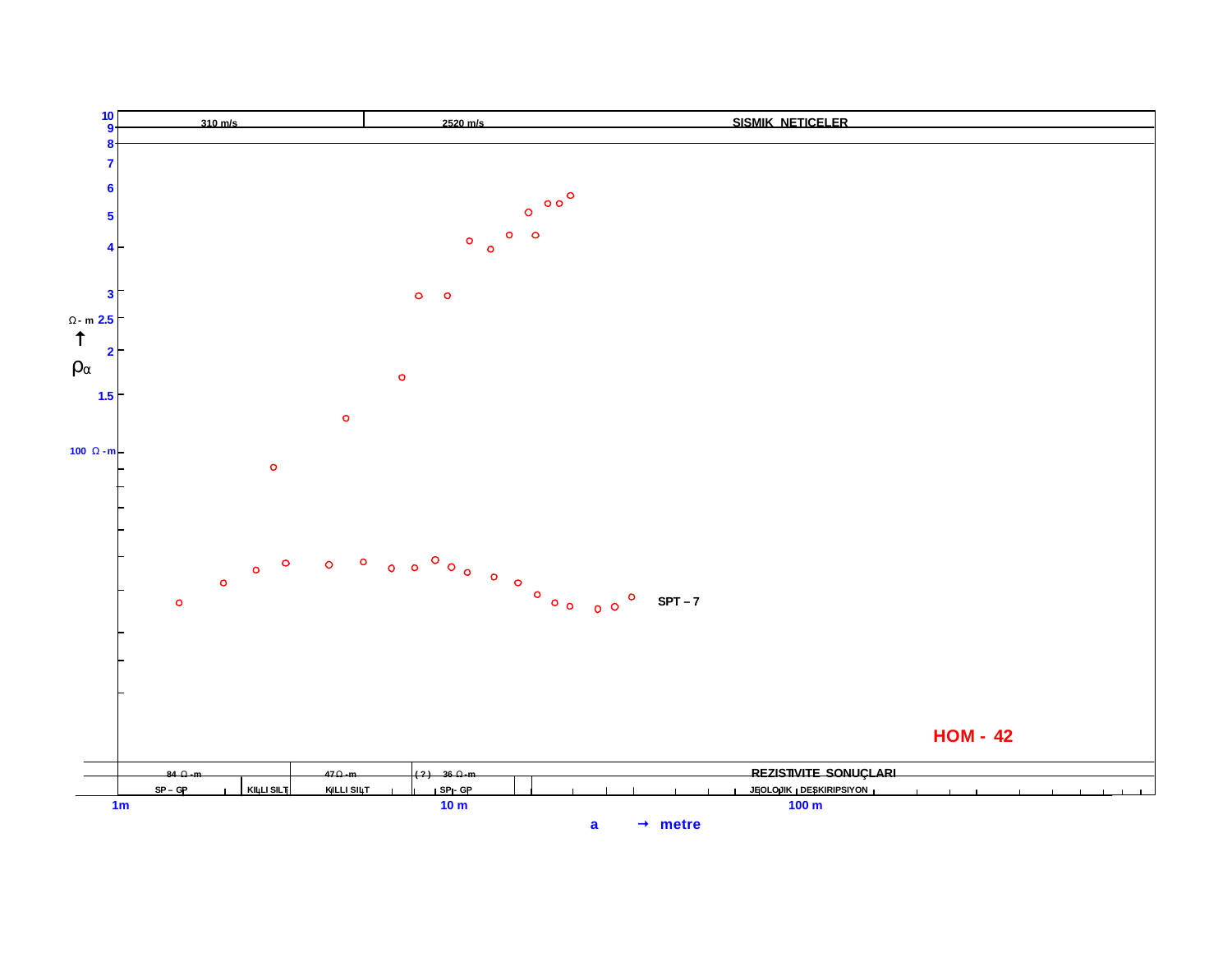![](_page_42_Figure_0.jpeg)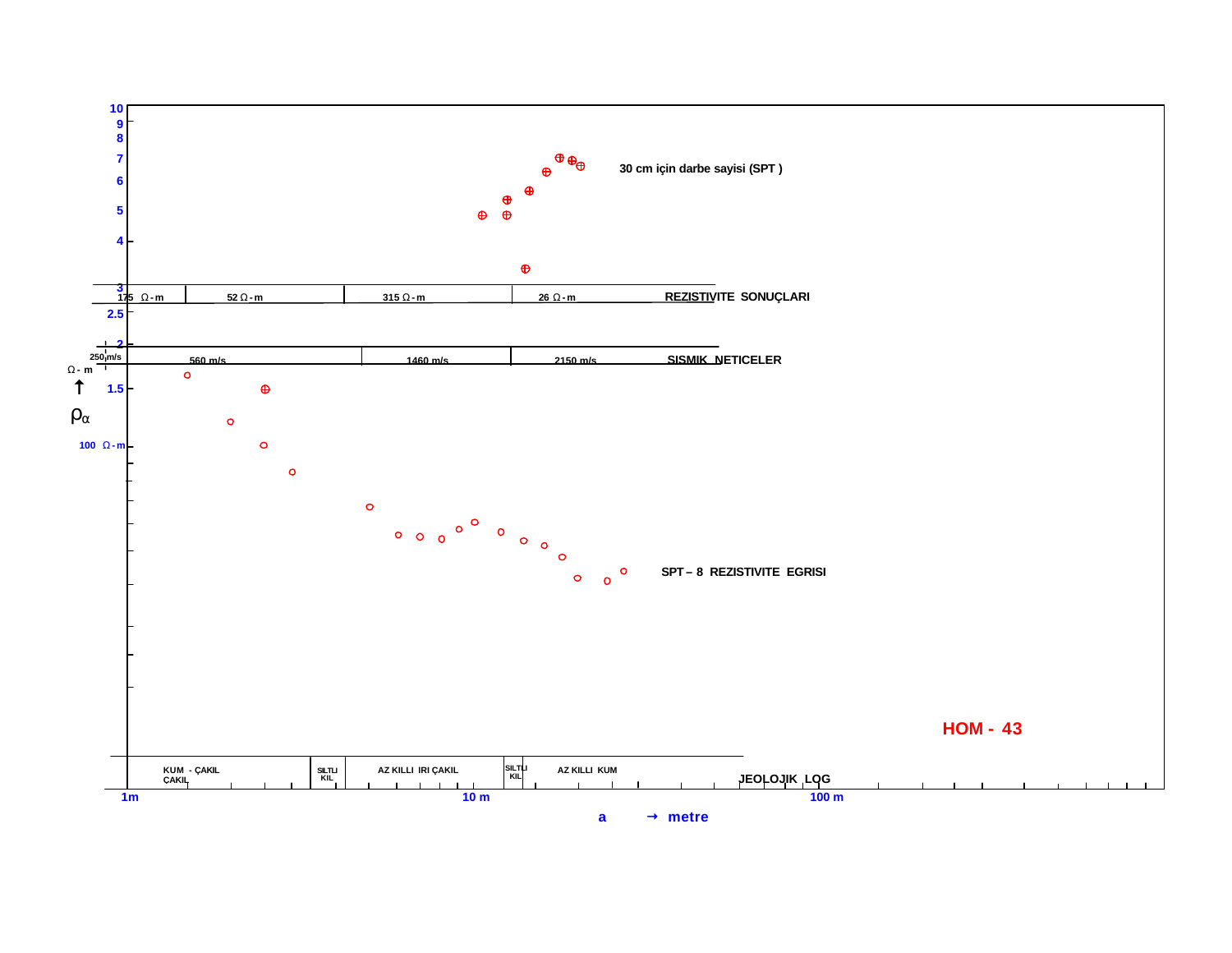![](_page_43_Figure_0.jpeg)